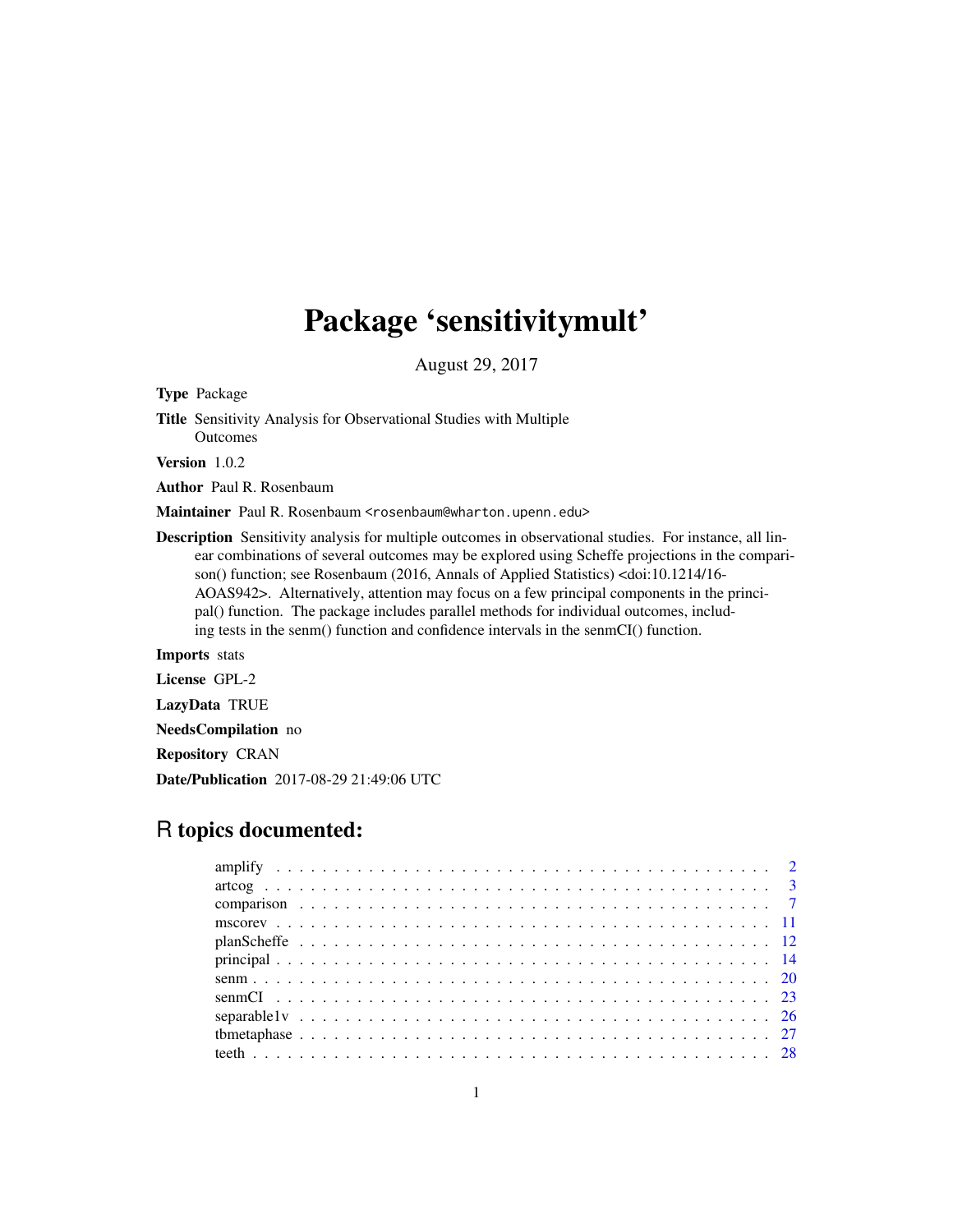# <span id="page-1-0"></span> $\bf 30$  $\bf 30$

# Description

Uses the method in Rosenbaum and Silber (2009) to interpret a value of the sensitivity parameter gamma. Each value of gamma amplifies to a curve (lambda,delta) in a two-dimensional sensitivity analysis, the inference being the same for all points on the curve. That is, a one-dimensional sensitivity analysis in terms of gamma has a two-dimensional interpretation in terms of (lambda,delta).

# Usage

amplify(gamma, lambda)

# **Arguments**

| gamma  | $gamma > 1$ is the value of the sensitivity parameter, for instance the parameter<br>in senmy. length(gamma)>1 will generate an error. |
|--------|----------------------------------------------------------------------------------------------------------------------------------------|
| lambda | lambda is a vector of values $>$ gamma. An error will result unless lambda [i] $>$<br>$gamma > 1$ for every i.                         |

# Details

A single value of gamma, say gamma = 2.2 in the example, corresponds to a curve of values of (lambda, delta), including  $(3, 7)$ ,  $(4, 4.33)$ ,  $(5, 3.57)$ , and  $(7, 3)$  in the example. An unobserved covariate that is associated with a lambda = 3 fold increase in the odds of treatment and a delta =  $7$ fold increase in the odds of a positive pair difference is equivalent to gamma = 2.2.

The curve is gamma =  $(lambda*delta+1)/(lambda+delta)$ . Amplify is given one gamma and a vector of lambdas and solves for the vector of deltas. The calculation is elementary.

This interpretation of gamma is developed in detail in Rosenbaum and Silber (2009), and it makes use of Wolfe's (1974) family of semiparametric deformations of an arbitrary symmetric distribuiton.

Strictly speaking, the amplification describes matched pairs, not matched sets. The senm function views a k-to-1 matched set with k controls matched to one treated individual as a collection of k correlated treated-minus-control matched pair differences; see Rosenbaum (2007). For matched sets, it is natural to think of the amplification as describing any one of the k matched pair differences in a k-to-1 matched set.

The curve has asymptotes that the function amplify does not compute: gamma corresponds with  $(lambda, delta) = (gamma, Inf)$  and  $(Inf, gamma)$ .

A related though distict idea is developed in Gastwirth et al (1998). The two approaches agree when the outcome is binary, that is, for McNemar's test.

# Value

Returns a vector of values of delta of length(lambda) with names lambda.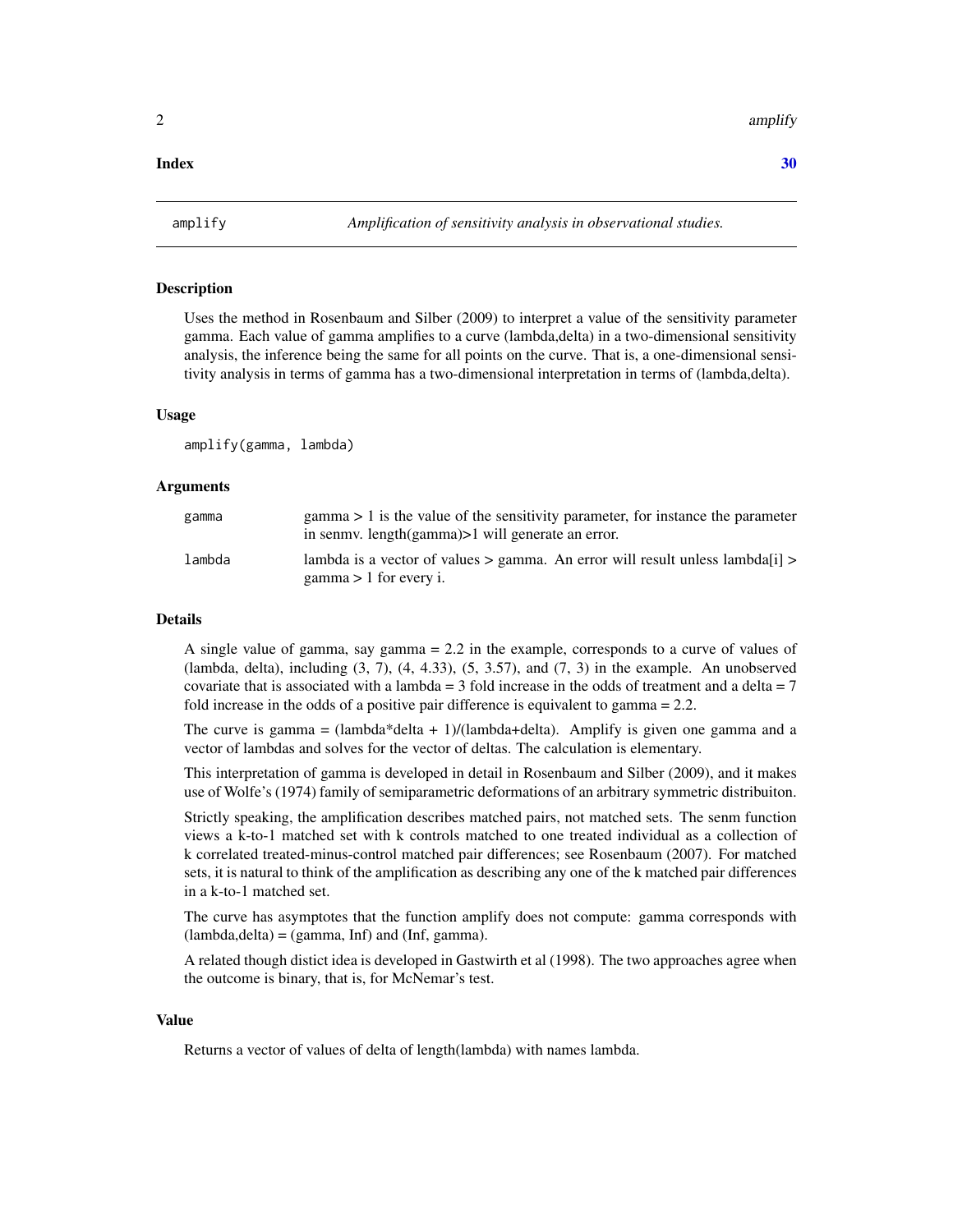# <span id="page-2-0"></span>artcog 3

# **Note**

The amplify function is also in the sensitivitymv package where a different example is used.

# Author(s)

Paul R. Rosenbaum

# References

Gastwirth, J. L., Krieger, A. M., Rosenbaum, P. R. (1998) Dual and simultaneous sensitivity analysis for matched pairs. Biometrika, 85, 907-920.

Rosenbaum, P. R. (2007). Sensitivity analysis for m-estimates, tests and confidence intervals in matched observational studies. Biometrics 63 456-64. (R package sensitivitymv) <doi:10.1111/j.1541- 0420.2006.00717.x>

Rosenbaum, P. R. (2016) Using Scheffe projections for multiple outcomes in an observational study of smoking and periondontal disease. Annals of Applied Statistics, 10, 1447-1471. <doi:10.1214/16- AOAS942>.

Rosenbaum, P. R. and Silber, J. H. (2009) Amplification of sensitivity analysis in observational studies. Journal of the American Statistical Association, 104, 1398-1405. <doi:10.1198/jasa.2009.tm08470>

Rosenbaum, P. R. (2015). Two R packages for sensitivity analysis in observational studies. Observational Studies, v. 1. (Free on-line.)

Wolfe, D. A. (1974) A charaterization of population weighted symmetry and related results. Journal of the American Statistical Association, 69, 819-822.

# Examples

```
data(teeth)
attach(teeth)
# The following calculation reproduces the comparison
# in expression (5.1) of Rosenbaum (2016, p. 1464)
comparison(cbind(either4low,either4up),smoker,
  mset,c(.714,.286),gamma=2.2,trim=2.5,Scheffe=TRUE)
# The parameter gamma=2.2 is given alternative interpretations
# in Rosenbaum (2016, p. 1465) as follows:
amplify(2.2,c(3,4,5,6,7))
 detach(teeth)
```
artcog *Arthritis and cognition in the elderly.*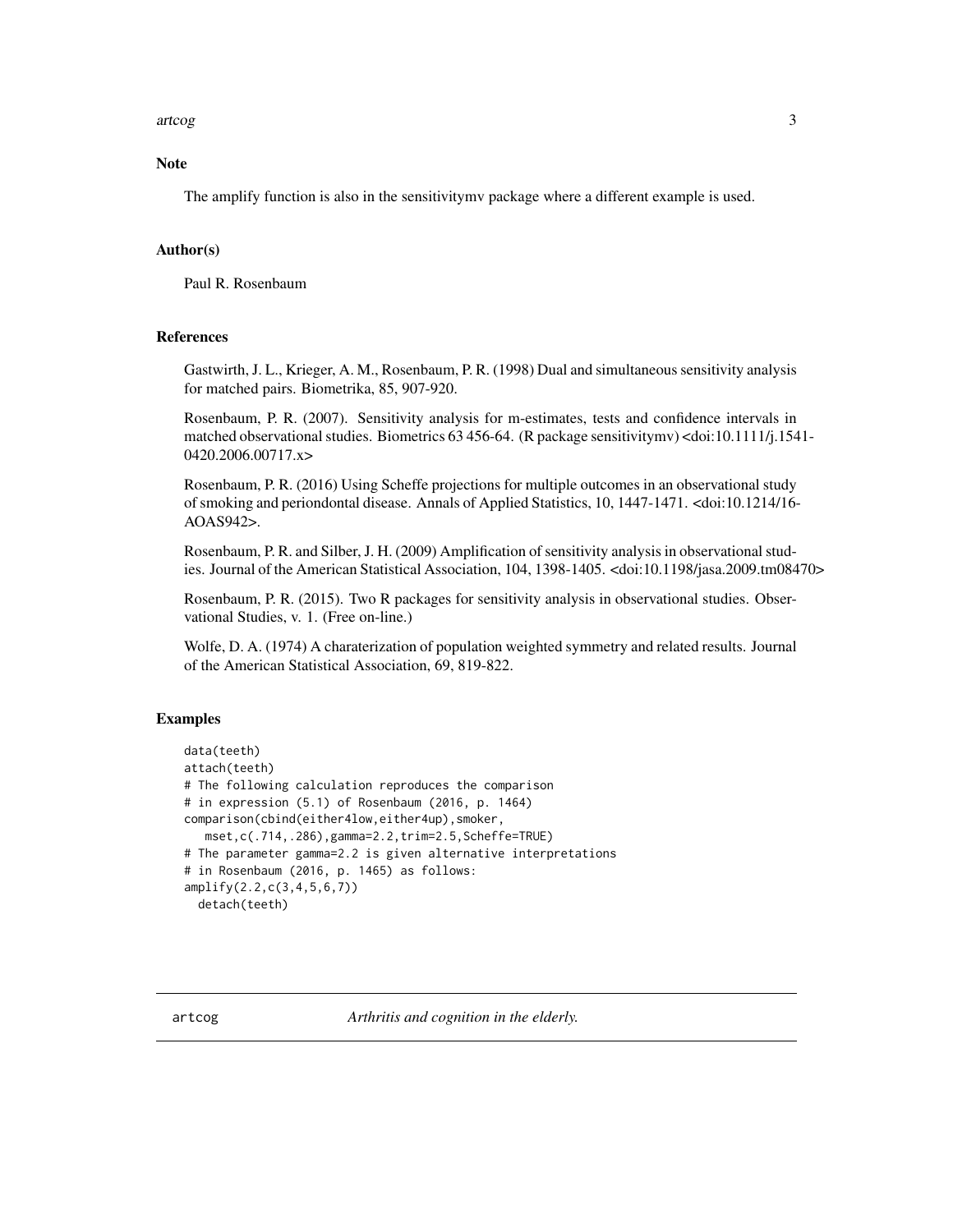# **Description**

The R package contains a simulated data set similar to actual data from 2009-2011 Irish Longitudinal Study of Aging (TILDA) used in Rosenbaum (2017). Additionally, in the documentation below, instructions are given for constructing the actual data set after downloading a file from ICPSR. The simulated data may be used to try the methods in this package. The actual data may be used to replicate the calculations in Rosenbaum (2017). Please be careful to distinguish the simulated data (with continuous outcomes) and the actual data (with integer outcomes), as scientific conclusions should not be based on the simulated data.

Instructions for creating the actual data are in the example section, but are not executed because you must obtain a file from ICPSR.

The simulated data were built from the actual data by calculating the trivariate within group means and the pooled within group covariance matrix. Then a data set of the same size was sampled from the trivariate Normal distribution, using the actual means and covariance matrix as the population parameters for the simulation. The simulation used the mvtnorm package. Although the data set consists of matched triples, in the simulated version, the matched sets are independent of the outcomes.

There are 219 matched triples containing one individual with arthritis (arthritis=1) and two without (arthritis=0). There are three measures of cognitive performance, words, wordsdelay and animals.

# Usage

data("artcog")

#### Format

A data frame with 657 observations on the following 5 variables.

arthritis 1 if osteoarthritis, 0 if no arthritis

words Individuals are read a list of words and are immediately asked to recall as many as they can.

wordsdelay After a delay and another task, individuals are again asked to recall as many of the words as they can.

animals Individuals are asked to name all of the animals they can think of.

mset Indicator of the matched set: 1, 2, ..., 219.

# Details

A theory that NSAIDs reduce the risk of Alzheimer's disease has often been examined by comparing elderly people with and without arthritis, reasoning that many people with arthritis have consumed NSAIDs in quantity for a long period; see McGeer et al. (1996). This comparison does not ask a person with Alzheimer's disease to recall past use of NSAIDs.

Triples were matched for age, sex, education and mother's education.

Everyone is 75 years old or older.

#### Source

Simulated data with a script for obtaining the actual data from the Irish Longitudinal Study of Aging 2009-2011.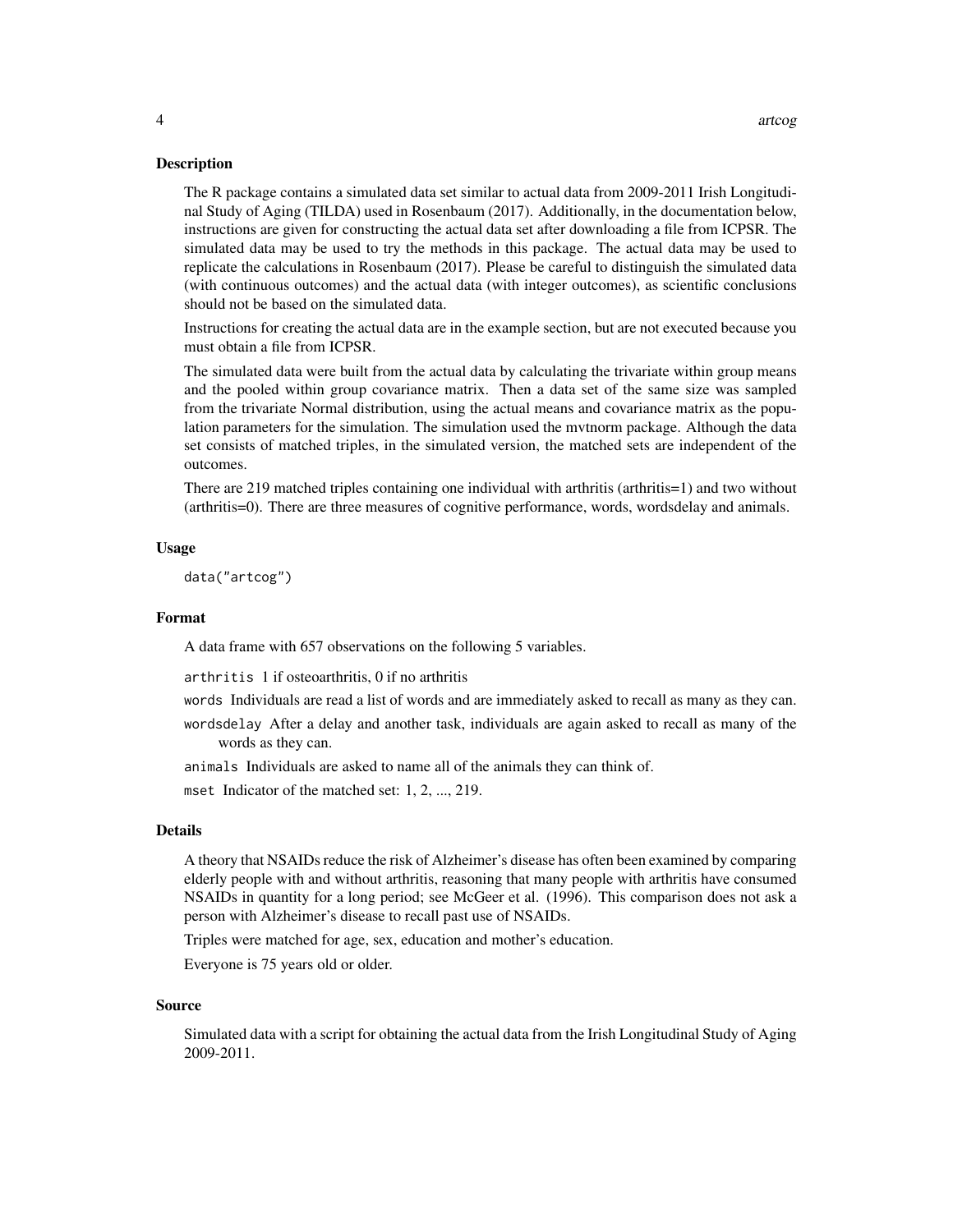# artcog **5**

# References

Irish Longitudinal Study of Aging. http://tilda.tcd.ie/

McGeer, P. L., Schulzer, M., and McGeer, E. G. (1996). Arthritis and anti- inflammatory agents as possible protective factors for alzheimer's disease. Neurology, 47, 425-432.

Rosenbaum, P. R. (2017) Combining planned and discovered comparisons in observational studies. Manuscript. (The artcog example is discussed in this manuscript.)

# Examples

```
# data(artcog) returns the simulated example.
data(artcog)
# Three correlated outcomes.
cor(artcog[,2:4])
# See documentation for principal() for use of this example.
# The code below constructs the actual data, as distinct
# from the simulated example. The lengthy list of numbers
# assembles the 219 matched triples, or 657 = 3*219 rows,
# from the larger TILDA data set.
## Not run:
# Obtain from ICPSR the R data file
# ICPSR_34315-1IrishAging/34315-0001-Data.rda
# http://www.icpsr.umich.edu/icpsrweb/ICPSR/studies/34315?q=34315
# The data should have 8504 rows and 1992 columns
d<-da34315.0001
attach(d)
wordsC<-PH118
wordsI<-PH119
wordsC[wordsC<0]<-0
wordsI[wordsI<0]<-0
words<-wordsC+wordsI
wordsdelayC<-PH712
wordsdelayC[is.na(wordsdelayC)]<-0
wordsdelayC[wordsdelayC<=-1]<-0
wordsdelayI<-PH713
wordsdelayI[is.na(wordsdelayI)]<-0
wordsdelayI[wordsdelayI<=-1]<-0
wordsdelay<-wordsdelayC+wordsdelayI
animals<-PH125
arthritis<-PH301_03
osteoA<-PH304_1
z<-rep(NA,dim(d)[1])
z[arthritis==0]<-0
z[(arthritis==1)&(osteoA==1)]<-1
```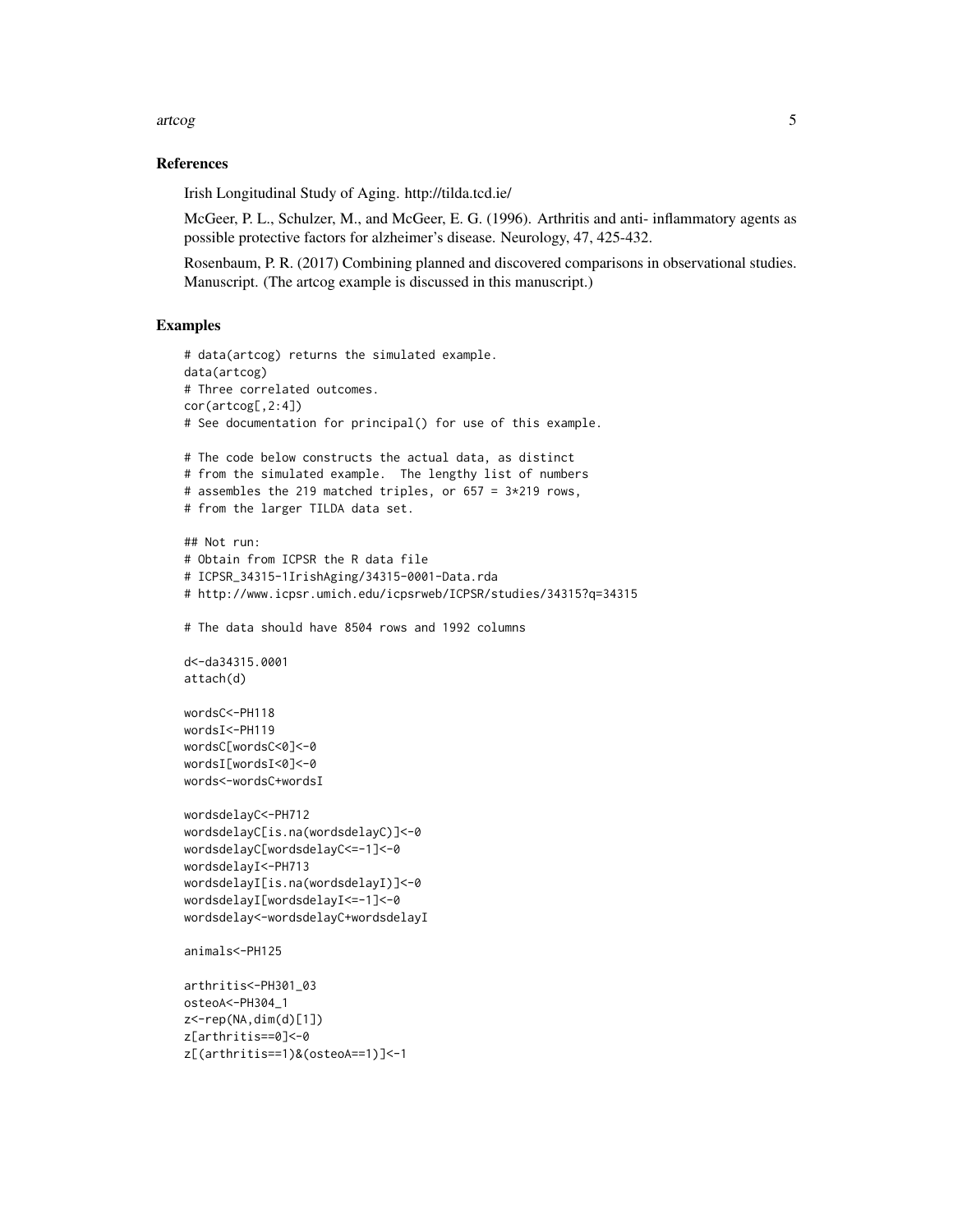6 art $\cos$ 

#### detach(d)

artcog<-data.frame(z,words,wordsdelay,animals)

who <- c(91, 4408, 7754, 129, 4716, 8383, 135, 6066, 8028, 280, 894, 5300, 288, 151, 667, 298, 4889, 5977, 333, 1100, 3707, 480, 696, 8148, 568, 372, 7578, 584, 1852, 8057, 589, 3799, 6567, 590, 7422, 8419, 609, 2825, 8272, 669, 1197, 8471, 684, 141, 1847, 687, 2416, 7591, 771, 5239, 6986, 782, 4857, 7654, 850, 885, 2239, 892, 2717, 7788, 929, 248, 4740, 975, 1965, 8242, 1036, 6459, 7973, 1059, 1541, 5901, 1103, 6518, 8264, 1160, 4798, 7330, 1168, 4678, 7319, 1180, 152, 2735, 1191, 3740, 7260, 1199, 26, 5209, 1252, 2615, 3251, 1444, 4790, 7298, 1549, 898, 7630, 1587, 4418, 7122, 1596, 5875, 8489, 1604, 3594, 7246, 1614, 3189, 7052, 1646, 5415, 6828, 1708, 1634, 7029, 1760, 1950, 7815, 1840, 5860, 8334, 1843, 6054, 7331, 1849, 5617, 8046, 1854, 2890, 7703, 1885, 5846, 7247, 1896, 4365, 7803, 1898, 3952, 4187, 1977, 544, 940, 1987, 768, 960, 2029, 5363, 6293, 2161, 10, 4432, 2270, 5620, 7132, 2330, 445, 1301, 2372, 1014, 1138, 2379, 3906, 6183, 2386, 6226, 7203, 2417, 2458, 6616, 2437, 6262, 7178, 2442, 3840, 8024, 2443, 4955, 5834, 2455, 1969, 5967, 2457, 6962, 7560, 2466, 986, 2895, 2498, 2461, 5876, 2522, 1837, 4803, 2618, 7279, 7764, 2734, 4005, 4477, 2747, 221, 3837, 2763, 4440, 7863, 2765, 6173, 7377, 2799, 7711, 7822, 2820, 2676, 7288, 2853, 3035, 7518, 2914, 3142, 6891, 2952, 3081, 4908, 2969, 3077, 6837, 3013, 747, 7614, 3107, 1754, 6564, 3178, 2242, 4377, 3192, 260, 4530, 3246, 3019, 6478, 3313, 4710, 7271, 3389, 356, 1796, 3481, 99, 491, 3571, 658, 1410, 3693, 4341, 7624, 3694, 522, 7702, 3704, 6532, 7171, 3705, 4973, 7131, 3806, 2163, 5400, 3848, 4811, 7097, 3850, 2154, 5773, 3851, 3547, 7613, 3862, 3357, 3370, 3877, 6186, 7990, 3913, 455, 2883, 3931, 3548, 3699, 3933, 3210, 6164, 3935, 4712, 7813, 3940, 5598, 7826, 3964, 2129, 8005, 3997, 49, 1537, 4000, 3915, 5392, 4044, 3014, 6130, 4052, 5208, 7213, 4186, 1586, 4249, 4264, 7058, 7182, 4324, 3950, 7507, 4343, 3701, 6359, 4358, 567, 1020, 4387, 2919, 4011, 4389, 5851, 7125, 4409, 3310, 8100, 4427, 767, 2108, 4439, 1263, 6024, 4447, 3814, 8373, 4478, 3493, 6743, 4479, 939, 2621, 4537, 1264, 7942, 4608, 1797, 2987, 4633, 976, 1814, 4641, 274, 1116, 4697, 4718, 7008, 4750, 2842, 5787, 4791, 4386, 6966, 4812, 2817, 5640, 4815, 845, 5430, 4856, 2288, 2289, 4887, 2182, 4874, 4942, 460, 4300, 4945, 565, 3644, 4946, 487, 3369, 4953, 4352, 6709, 4956, 2731, 3387, 4958, 4436, 6460, 4964, 3388, 6692, 5078, 278, 963, 5110, 842, 4842, 5166, 600,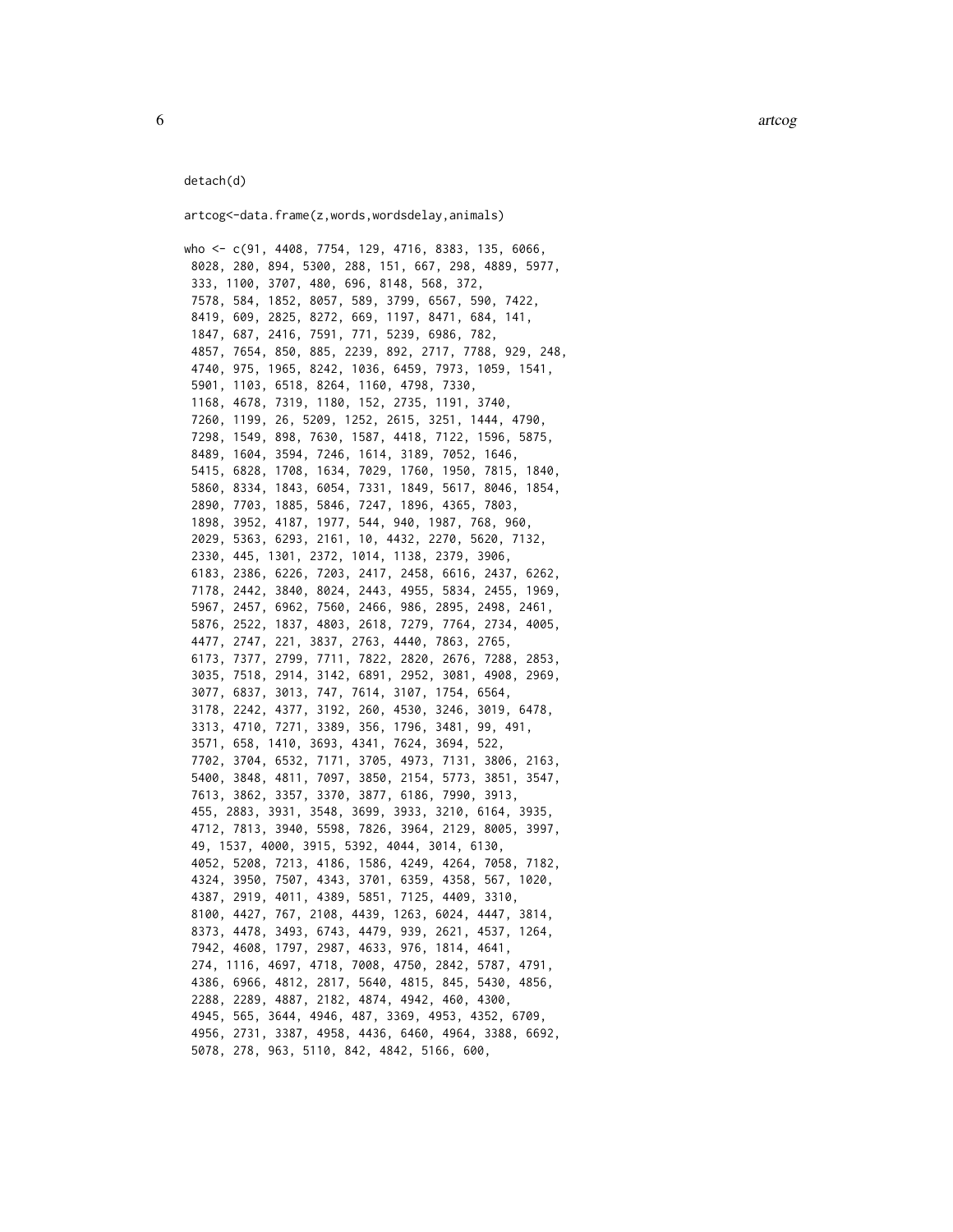<span id="page-6-0"></span>1530, 5199, 1775, 6210, 5204, 4993, 8477, 5210, 2646, 5563, 5291, 2957, 7777, 5325, 4881, 7053, 5342, 4385, 6444, 5377, 3957, 4319, 5384, 3144, 7757, 5385, 2813, 3054, 5386, 3636, 6185, 5474, 2507, 5085, 5488, 4278, 5675, 5584, 2606, 5359, 5599, 3180, 7037, 5605, 2459, 5304, 5637, 2581, 3621, 5641, 2781, 4302, 5805, 6424, 7227, 5870, 492, 5847, 5909, 1750, 5158, 5923, 3199, 6492, 6039, 4347, 4762, 6048, 5332, 7320, 6080, 1992, 2830, 6091, 5213, 7045, 6099, 5167, 6511, 6135, 5177, 6944, 6172, 2983, 6455, 6176, 2319, 3737, 6189, 5525, 7257, 6196, 4423, 6893, 6256, 2639, 5740, 6322, 1427, 2435, 6370, 7321, 7385, 6371, 1212, 2423, 6417, 205, 1674, 6462, 2393, 2882, 6463, 2170, 4765, 6496, 1630, 5048, 6519, 3058, 7498, 6901, 5237, 7508, 6984, 3819, 6548, 7042, 2961, 6445, 7057, 5457, 7984, 7061, 5401, 6049, 7093, 502, 3847, 7094, 4717, 6348, 7096, 825, 7844, 7099, 2188, 8337, 7251, 7423, 7576, 7269, 2616, 6401, 7270, 2394, 5039, 7273, 2337, 4941, 7300, 2241, 4934, 7316, 2604, 6369, 7355, 2113, 3880, 7402, 1456, 2378, 7473, 6368, 7243, 7592, 5583, 7892, 7615, 855, 6924, 7684, 6412, 6822, 7852, 405, 7077, 7862, 3623, 3990, 7879, 2447, 6334, 7913, 3927, 5299, 7930, 5289, 5844, 7983, 297, 7772, 8006, 3869, 6930, 8009, 2729, 6480, 8081, 4700, 6560, 8109, 62, 8061, 8130, 3351, 4381, 8149, 2854, 6513, 8157, 5220, 7559, 8184, 1523, 4195, 8185, 1459, 3820, 8188, 117, 1050, 8206, 2513, 3954, 8335, 2352, 4435, 8346, 5109, 8207) artcog<-artcog[who,] mset<-as.numeric(gl(219,3)) artcog<-cbind(artcog,mset) rm(z,words,wordsdelay,animals,mset)

## End(Not run)

comparison *Sensitivity Analysis for a Comparison Involving Several Outcomes in an Observational Study.*

## **Description**

For multiple outcomes in an observation study, computes a weighted combination of M-statistics, one for each outcome, and performs either a one-sided randomization test or an analysis of sensitivity to departures from random assignment. Each matched set contains one treated individual and one or more controls. The method is described in Rosenbaum (2016). For one outcome, use the function senm().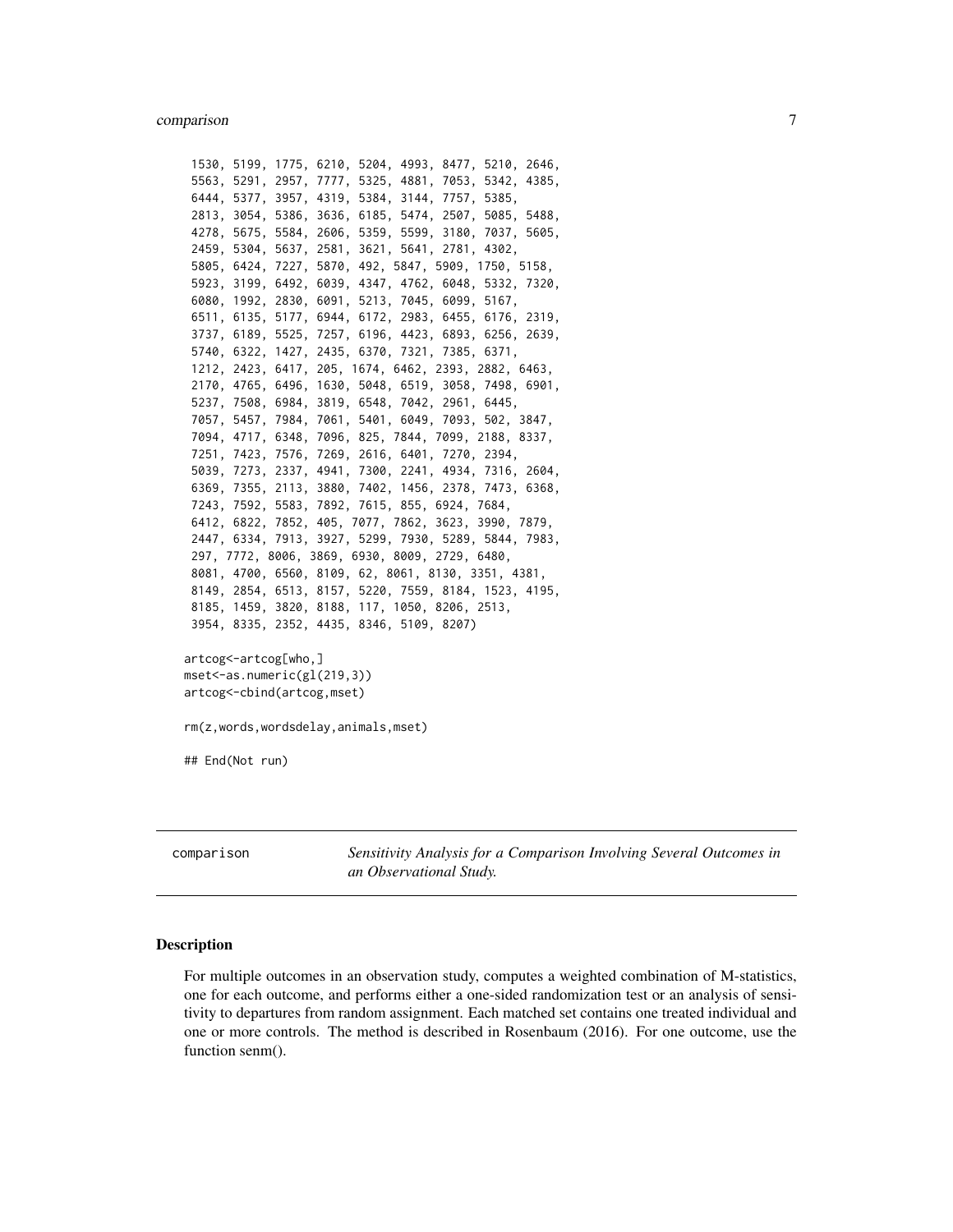# Usage

```
comparison(y, z, mset, w, gamma = 1, inner = 0, trim = 3, lambda = 0.5,
    TonT = FALSE, apriori = FALSE, Scheffe = FALSE)
```
# Arguments

| у      | A matrix of responses with no missing data. Different columns of y are different<br>variables. If present, the column names of y are used to label output.                                                                                                                                                                                                                                                                                                                                                                                                                                                                                                                                                                                                                                                                                 |
|--------|--------------------------------------------------------------------------------------------------------------------------------------------------------------------------------------------------------------------------------------------------------------------------------------------------------------------------------------------------------------------------------------------------------------------------------------------------------------------------------------------------------------------------------------------------------------------------------------------------------------------------------------------------------------------------------------------------------------------------------------------------------------------------------------------------------------------------------------------|
| z      | Treatment indicators, $z=1$ for treated, $z=0$ for control with length( $z$ )==dim(y)[1].                                                                                                                                                                                                                                                                                                                                                                                                                                                                                                                                                                                                                                                                                                                                                  |
| mset   | Matched set indicators, 1, 2, , sum(z) with length(mset)= $=dim(y)[1]$ . The<br>vector mset may contain integers or may be a factor.                                                                                                                                                                                                                                                                                                                                                                                                                                                                                                                                                                                                                                                                                                       |
| W      | Vector of weights to be applied to the M-statistics for the several outcomes with<br>length $(w) = -dim(y)[2]$ . At least one weight must be nonzero. See Details for<br>discussion of scaling.                                                                                                                                                                                                                                                                                                                                                                                                                                                                                                                                                                                                                                            |
| gamma  | gamma is the sensitivity parameter $\Gamma$ , where $\Gamma \geq 1$ . Setting $\Gamma = 1$ is equiva-<br>lent to assuming ignorable treatment assignment given the matched sets, and it<br>performs a within-set randomization test.                                                                                                                                                                                                                                                                                                                                                                                                                                                                                                                                                                                                       |
| inner  | inner and trim together define the $\psi$ -function for the M-statistic. The default<br>values yield a version of Huber's $\psi$ -function, while setting inner = 0 and trim =<br>Inf uses the mean within each matched set. The $\psi$ -function is an odd function,<br>so $\psi(w) = -\psi(-w)$ . For $w \ge 0$ , the $\psi$ -function is $\psi(w) = 0$ for $0 \le w \le 0$<br>inner, is $\psi(w) = \text{trim}$ for $w \geq \text{trim}$ , and rises linearly from 0 to trim for inner<br>$w < \text{trim.}$                                                                                                                                                                                                                                                                                                                            |
|        | An error will result unless $0 \le$ inner $\le$ trim.                                                                                                                                                                                                                                                                                                                                                                                                                                                                                                                                                                                                                                                                                                                                                                                      |
|        | Taking trim $\lt$ Inf limits the influence of outliers; see Huber (1981). Taking<br>trim $\lt$ Inf and inner = 0 uses Huber's psi function. Taking trim = Inf does no<br>trimming and is similar to a weighted mean; see TonT. Taking inner $> 0$ often<br>increases design sensitivity; see Rosenbaum (2013).                                                                                                                                                                                                                                                                                                                                                                                                                                                                                                                             |
| trim   | inner and trim together define the $\psi$ -function for the M-statistic. See inner.                                                                                                                                                                                                                                                                                                                                                                                                                                                                                                                                                                                                                                                                                                                                                        |
| lambda | Before applying the $\psi$ -function to treated-minus-control differences, the differ-<br>ences are scaled by dividing by the lambda quantile of all within set absolute<br>differences. Typically, lambda = $1/2$ for the median. The value of lambda has<br>no effect if trim=Inf and inner=0. See Maritz (1979) for the paired case and<br>Rosenbaum (2007) for matched sets.                                                                                                                                                                                                                                                                                                                                                                                                                                                           |
|        | An error will result unless $0 <$ lambda $< 1$ .                                                                                                                                                                                                                                                                                                                                                                                                                                                                                                                                                                                                                                                                                                                                                                                           |
| TonT   | TonT refers to the effect of the treatment on the treated; see Rosenbaum and<br>Rubin (1985, equation 1.1.1) The default is TonT=FALSE. If TonT=FALSE,<br>then the total score in matched set i is divided by the number ni of individuals<br>in set i, as in expression (8) in Rosenbaum (2007). This division by ni has few<br>consequences when every matched set has the same number of individuals, but<br>when set sizes vary, dividing by ni is intended to increase efficiency by weighting<br>inversely as the variance; see the discussion in section 4.2 of Rosenbaum (2007).<br>If TonT=TRUE, then the division is by ni-1, not by ni, and there is a further<br>division by the total number of matched sets to make it a type of mean. If<br>TonT=TRUE and trim=Inf, then the statistic is the mean over matched sets of the |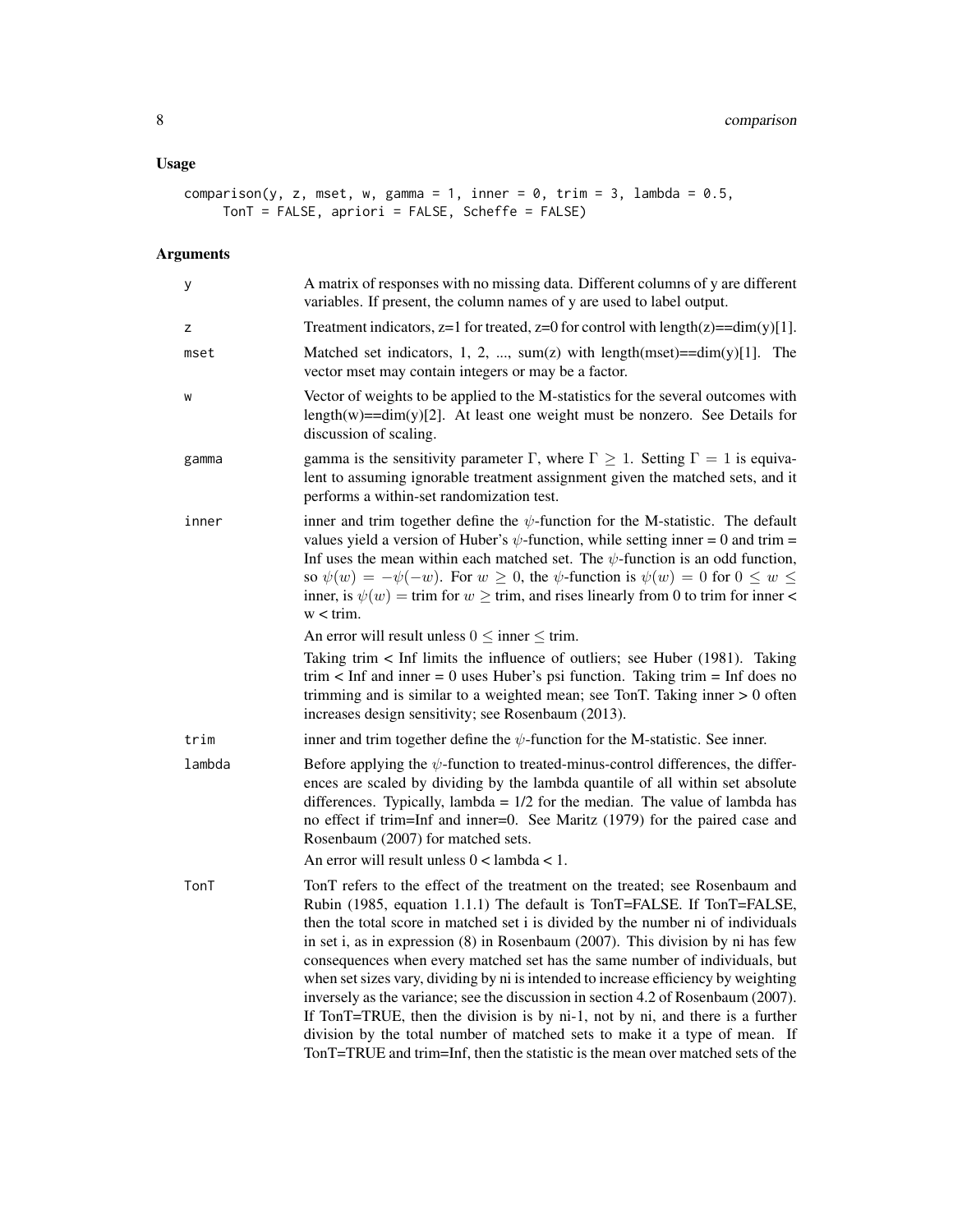|         | treated minus mean-control response, so it is weighted to estimate the average<br>effect of the treatment on the treated.                                                                                                                                                                                                                                                                                                                                                                                                                                                                                                   |
|---------|-----------------------------------------------------------------------------------------------------------------------------------------------------------------------------------------------------------------------------------------------------------------------------------------------------------------------------------------------------------------------------------------------------------------------------------------------------------------------------------------------------------------------------------------------------------------------------------------------------------------------------|
| apriori | If Scheffe=FALSE and apriori=TRUE, then the weights are assumed to have<br>been chosen a priori, and a one-sided, uncorrected P-value is reported for gamma=1<br>or an upper bound on the one-sided, uncorrected P-value is reported for gamma > 1.<br>In either case, this is a Normal approximation based on the central limit theorem<br>and equals 1-pnorm(deviate).                                                                                                                                                                                                                                                    |
| Scheffe | If Scheffe=TRUE, then the weights are assumed to have been chosen after look-<br>ing at the data. In this case, the P-value or P-value bound is corrected using<br>Scheffe projections. The approximate corrected P-value or P-value bound is<br>1-pchisq(max(0,deviate) $^{\wedge}2$ ,dim(y)[2]). If Scheffe=FALSE and apriori=FALSE,<br>then the deviate is returned, but no P-value is given. See Rosenbaum (2016). A<br>Scheffe correction entitles you to look in both tails, which you do by considering<br>both w and -w. See the planScheffe() function for a combination of an apriori<br>and Scheffe comparisons. |

#### Details

If y has k columns for k outcomes, then comparison computes k M-statistics, one for each outcome, combines them into a single statistic using weights w, and computes a one-sided, upper-tailed deviate for a randomization test or a sensitivity analysis, as described in Rosenbaum (2016). The k individual statistics for the k outcomes separately are as described in Rosenbaum (2007).

When trim<Inf, outcomes are scaled using by the  $\lambda$  quantile of the absolute differences before applying the  $\psi$ -function. In this sense, when trim $\leq$ Inf, the test statistics share a common scaling before they are combined using the weights in w. Weights  $w=c(1,1)$  give equal emphasis to two outcomes that may be recorded in different units, inches or pounds or whatever.

When inner=0 and trim=Inf, the  $\psi$ -function is the identity, and no scaling is done. In this case, the weights refer to the original variables in their unscaled original units, inches or pounds or whatever. Because of this, the weights w have a different meaning with trim=Inf or trim<Inf. In the comparison() function, inner>0 is not permitted if trim=Inf.

If one has a single a priori choice of weights, w, then the one-sided P-value (for gamma=1) or the one-sided upper bound on the P-value (for gamma>1) is approximately 1-pnorm(deviate).

If one considers every possible choice of weights, w, then the P-value (for gamma=1) or the upper bound on the P-value (for gamma>1) uses a Scheffe correction and is approximately 1 pchisq(max(0,deviate^2),dim(y)[2]); see Rosenbaum (2016).

Matched sets of unequal size are weighted using weights that would be efficient in a randomization test under a simple model with additive set and treatment effects and errors with constant variance; see Rosenbaum (2007).

The upper bound on the P-value is based on the separable approximation described in Gastwirth, Krieger and Rosenbaum (2000); see also Rosenbaum (2007).

# Value

deviate The upper bound on the standardized deviate that is used to approximate Pvalues using the Normal or chi-square distribution; see apriori and Scheffe in the arguments.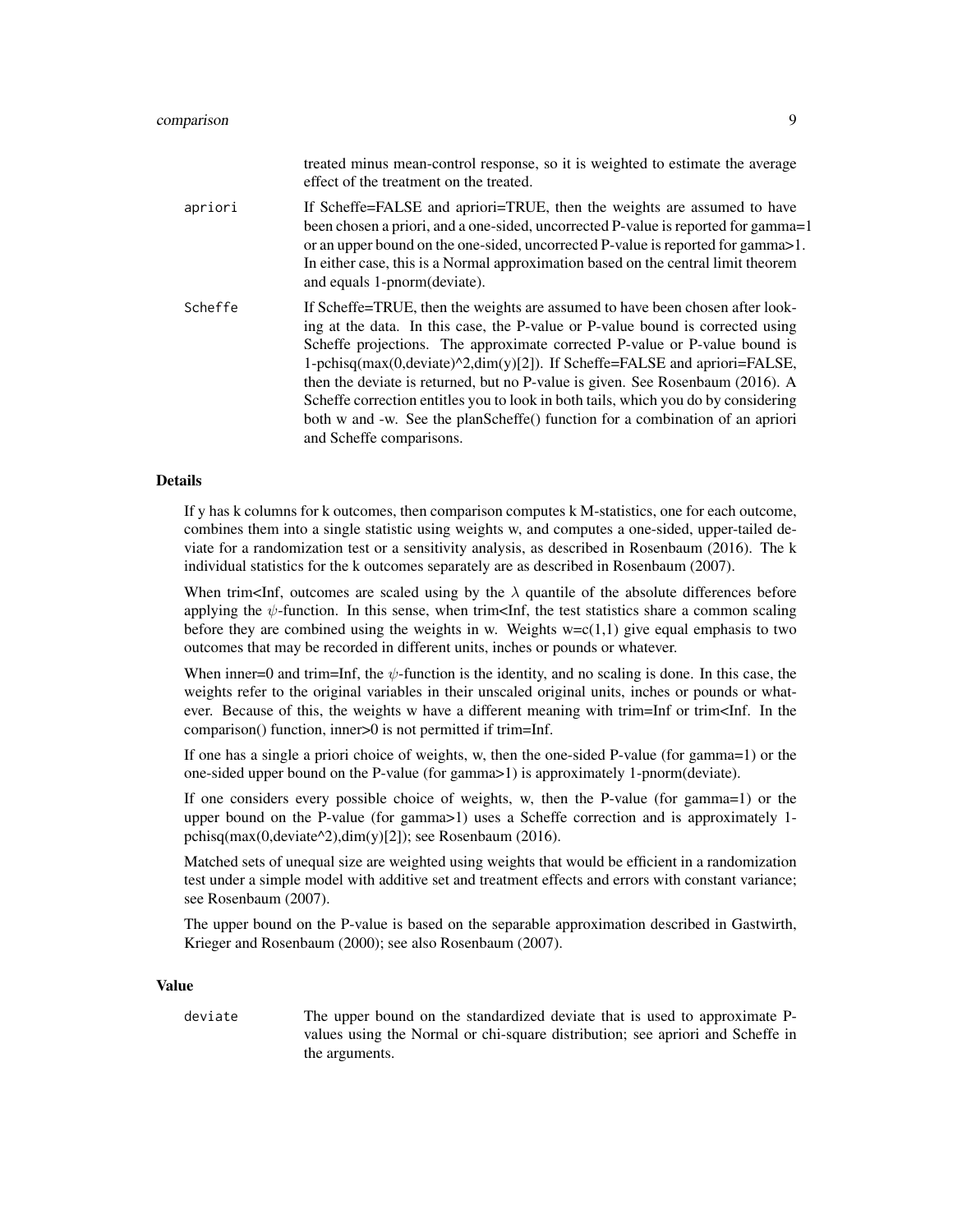| aprioriPval | If Scheffe=FALSE and apriori=TRUE, the deviate is compared to the upper tail<br>of the Normal distribution to produce either a P-value for gamma = 1 or an upper<br>bound on the P-value for gamma > 1. |
|-------------|---------------------------------------------------------------------------------------------------------------------------------------------------------------------------------------------------------|
| ScheffePval | If Scheffe=TRUE, the deviate is compared to the upper tail of the chi-square<br>distribution to produce either a P-value for gamma=1 or an upper bound on the<br>P-value for gamma > 1.                 |
| weights     | The weights possibly relabeled with colnames of y.                                                                                                                                                      |

## **Note**

For confidence intervals for individual outcomes, use function senmCI().

#### Author(s)

Paul R. Rosenbaum.

# References

Huber, P. (1981) Robust Statistics. New York: John Wiley. (M-estimates based on M-statistics.)

Maritz, J. S. (1979). A note on exact robust confidence intervals for location. Biometrika 66 163– 166. (Introduces exact permutation tests based on M-statistics by redefining the scaling parameter.)

Rosenbaum, P. R. (2007). Sensitivity analysis for m-estimates, tests and confidence intervals in matched observational studies. Biometrics 63 456-64. (R package sensitivitymv) <doi:10.1111/j.1541- 0420.2006.00717.x>

Rosenbaum, P. R. (2013). Impact of multiple matched controls on design sensitivity in observational studies. Biometrics 69 118-127. (Introduces inner trimming, inner>0.) <doi:10.1111/j.1541- 0420.2012.01821.x>

Rosenbaum, P. R. (2015). Two R packages for sensitivity analysis in observational studies. Observational Studies, v. 1. (Free on-line.)

Rosenbaum, P. R. (2016) Using Scheffe projections for multiple outcomes in an observational study of smoking and periondontal disease. Annals of Applied Statistics, 10, 1447-1471. <doi:10.1214/16- AOAS942>

Rosenbaum, P. R., & Rubin, D. B. (1985). The bias due to incomplete matching. Biometrics, 41, 103-116.

Scheffe, H. (1953) A method for judging all contrasts in the analysis of variance. Biometrika, 40, 87-104.

# Examples

```
data(teeth)
attach(teeth)
# The following calculation reproduces the comparison in
# expression (5.1) of Rosenbaum (2016, p. 1464)
comparison(cbind(teeth$either4low,teeth$either4up),teeth$smoker,
   teeth$mset,c(.714,.286),gamma=2.2,trim=2.5,Scheffe=TRUE)
#
# The following example reproduces the deviate for lower teeth
```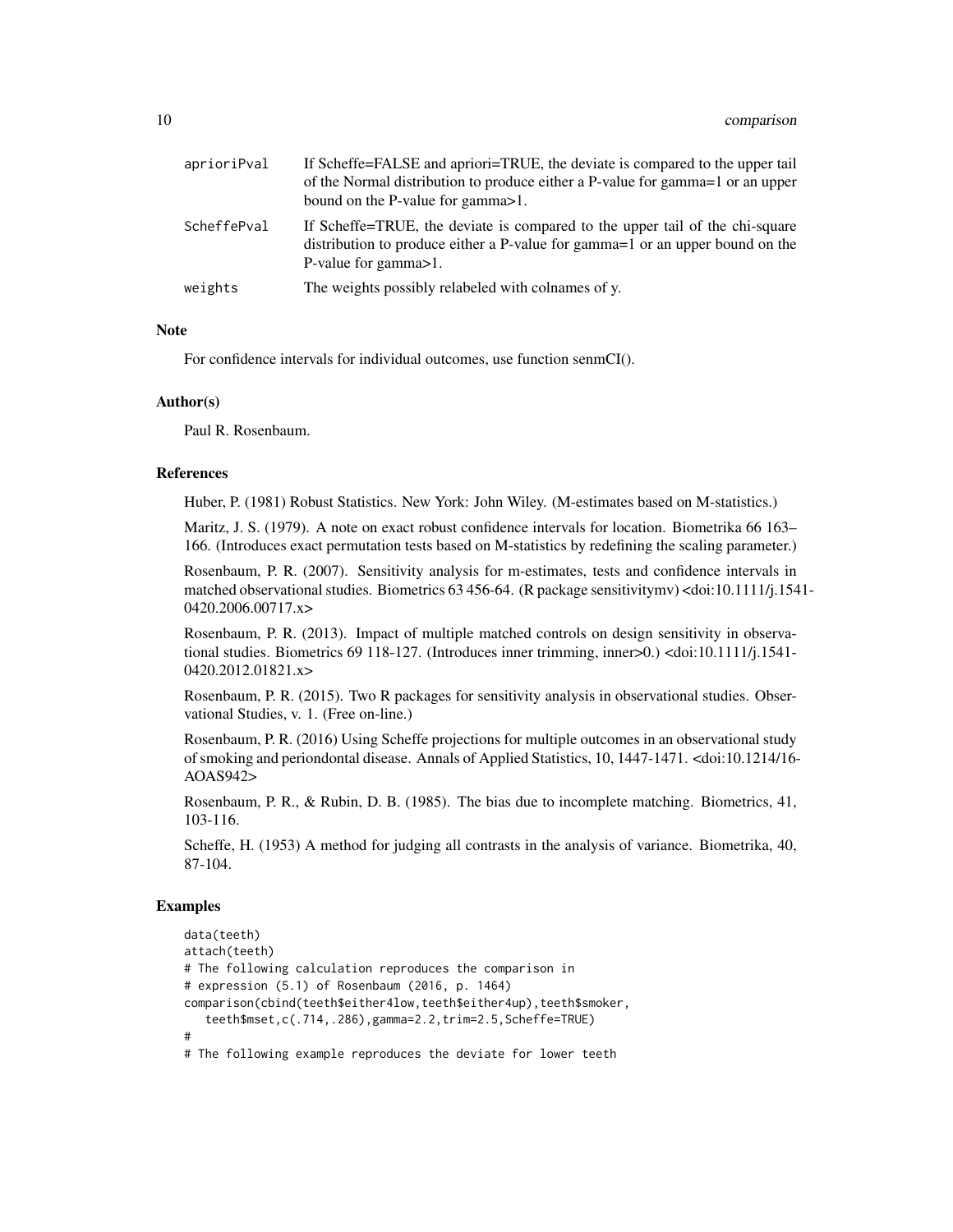# <span id="page-10-0"></span>mscorev and the contract of the contract of the contract of the contract of the contract of the contract of the contract of the contract of the contract of the contract of the contract of the contract of the contract of th

```
# mentioned on line 4 of Rosenbaum (2016, p. 1466) as a one-sided
# test with w picked a priori as w=c(1,0):
comparison(cbind(either4low,either4up),smoker,mset,c(1,0),
   trim=2.5,gamma=2.2,apriori=TRUE)
# Because the previous comparison implicitly involves just one outcome, it
# could be done more simply with senm() as follows:
senm(either4low,smoker,mset,trim=2.5,gamma=2.2)
# Had one done all comparisons including the comparison for lower teeth,
# then one would need to adjust for multiple testing:
comparison(cbind(either4low,either4up),smoker,mset,c(1,0),
   trim=2.5,gamma=2.2,Scheffe=TRUE)
detach(teeth)
```

```
mscorev Computes M-scores for M-tests and estimates.
```
#### Description

Of limited interest to most users, function mscorev() computes the M-scores used by functions senm(), senmCI(), comparison(), and principal() that perform Huber-Maritz M-tests. The function is also in the package sensitivitymv.

# Usage

mscorev(ymat, inner =  $0$ , trim =  $2.5$ , qu =  $0.5$ , TonT = FALSE)

# Arguments

| ymat  | ymat is a matrix as described in the documentation for senm().                                                                                                                                                                                                                                                                                                |
|-------|---------------------------------------------------------------------------------------------------------------------------------------------------------------------------------------------------------------------------------------------------------------------------------------------------------------------------------------------------------------|
| inner | inner is the parameter described in the documentation for senm(). The inner<br>parameter is discussed in Rosenbaum (2013).                                                                                                                                                                                                                                    |
| trim  | trim is the parameter described in the documentation for senm(). Note that the<br>default for mscorev is trim $= 2.5$ , but other functions in this package reset the<br>default to trim $= 3$ . This is for consistency with the sensitivity mv package which<br>also contains the mscorey function.                                                         |
| qu    | qu is the lambda parameter described in the documentation for senm().                                                                                                                                                                                                                                                                                         |
| TonT  | If TonT=FALSE, then the total score in set (row) i is divided by the number ni of<br>individuals in row i, as in expression $(8)$ in Rosenbaum $(2007)$ . If TonT=TRUE,<br>then the division is by ni-1, not by ni, and there is a further division by the total<br>number of matched sets. See the discussion of TonT in the documentation for<br>$semm()$ . |

# Value

Generally, a matrix with the same dimensions as ymat containing the M-scores. Exception: if a matched set does not contain at least one treated subject and at least one control, then that set will not appear in the result, and the result will have fewer rows than ymat. However, if a matched set has several controls but no treated subject, then these controls will contribute to the estimate of the scale parameter, typically the median absolute pair difference.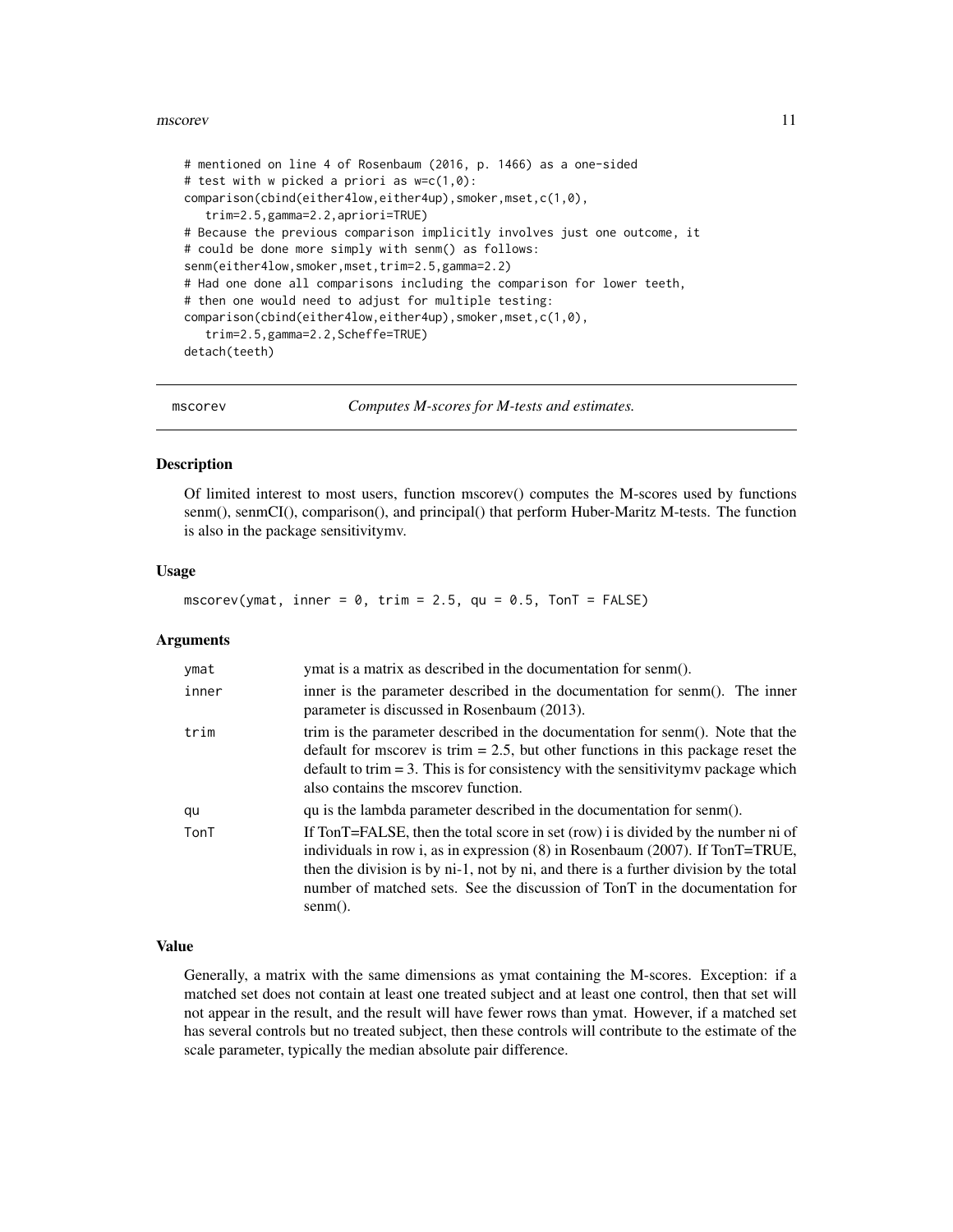# <span id="page-11-0"></span>Note

The example reproduces Table 3 in Rosenbaum (2007).

#### Author(s)

Paul R. Rosenbaum

# References

Rosenbaum, P. R. (2007) Sensitivity analysis for m-estimates, tests and confidence intervals in matched observational studies. Biometrics, 2007, 63, 456-464. <doi:10.1111/j.1541-0420.2006.00717.x>

Rosenbaum, P. R. (2013). Impact of multiple matched controls on design sensitivity in observational studies. Biometrics 69 118-127. (Introduces inner trimming.) <doi:10.1111/j.1541-0420.2012.01821.x>

Rosenbaum, P. R. (2015). Two R packages for sensitivity analysis in observational studies. Observational Studies, v. 1. (Free on-line.)

# Examples

```
# The example reproduces Table 3 in Rosenbaum (2007).
data(tbmetaphase)
mscorev(tbmetaphase,trim=1)
```
planScheffe *Combining One Planned Comparison and a Scheffe Correction For All Comparisons.*

#### Description

The function planScheffe() computes the critical values for a level alpha test that combines one planned linear combination of a K-dimensional multivariate Normal outcome and consideration of all possible combinations correcting for multiple testing using a Scheffe projection.

# Usage

 $planScheffe(K, alpha = 0.05)$ 

# Arguments

|       | An integer $>=$ 2 giving the number of outcomes to be compared. |
|-------|-----------------------------------------------------------------|
| alpha | The level of the test, with $0 < a$ lpha $< 1$ .                |

# Details

Although the calculation uses the multivariate Normal distribution, a typical application uses K test statistics that are asymptotically Normal.

The method is based on Rosenbaum (2017). The example below reproduces some of the comparisons in that manuscript.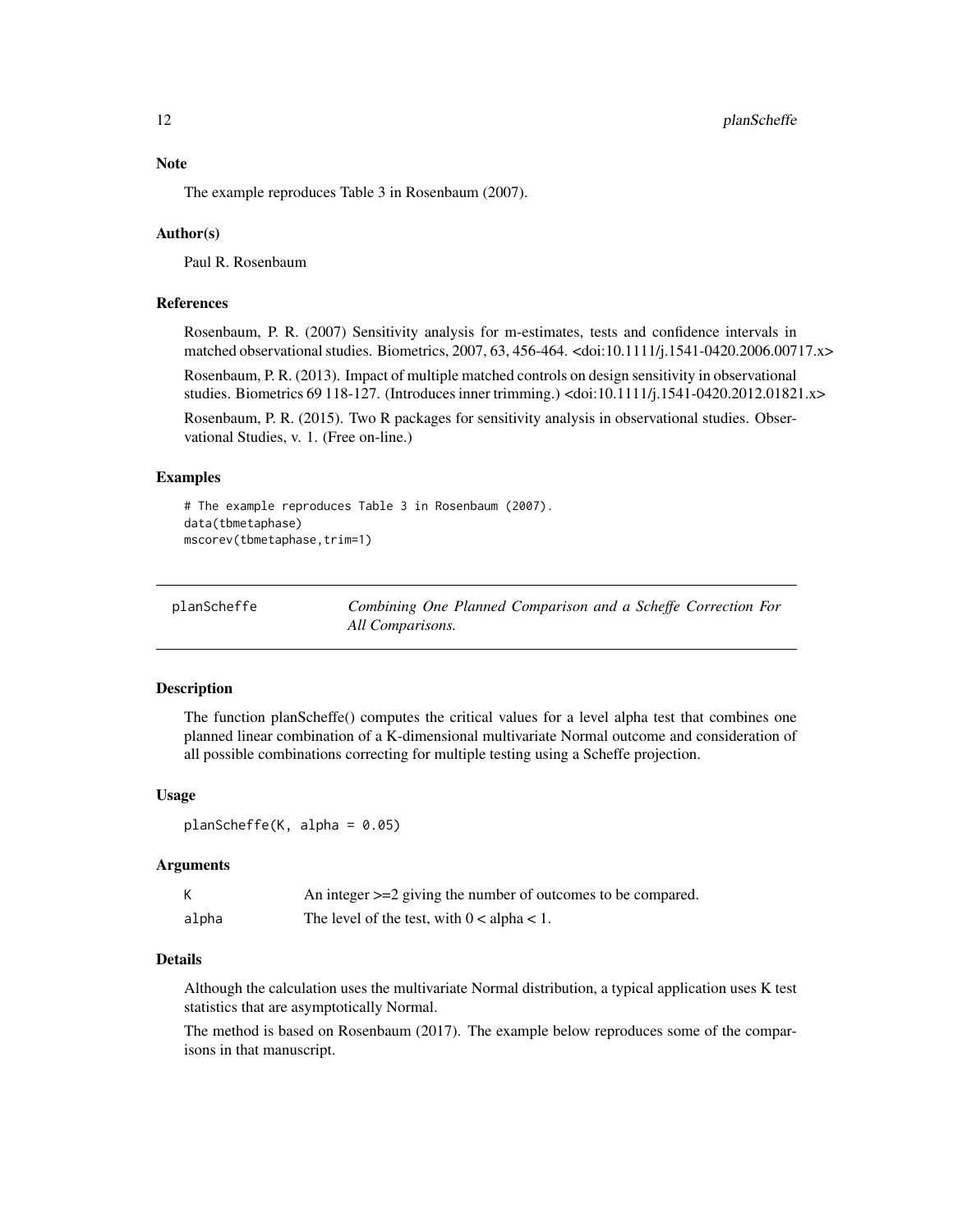# planScheffe 13

# Value

| critical | critical is a vector with two elements, a and c. The null hypothesis is rejected<br>at level alpha if either the Normal deviate for the planned comparison is $\geq$ a<br>or if the square of the Normal deviate for any comparison is $\geq$ b. Then the<br>probability of a false rejection is $\leq$ alpha.                                                                                                                                                                                                                                                                                         |
|----------|--------------------------------------------------------------------------------------------------------------------------------------------------------------------------------------------------------------------------------------------------------------------------------------------------------------------------------------------------------------------------------------------------------------------------------------------------------------------------------------------------------------------------------------------------------------------------------------------------------|
| alpha    | alpha is a vector with three elements, a, c and joint. The value of joint should<br>equal the input value of alpha aside from numerical errors of computation: it is<br>the probability of a false rejection using the joint test that rejects if either of the<br>two critical values in critical is exceeded. In contrast, a is the probability that<br>the planned deviate will be $\ge$ = critical[1] when the null hypothesis is true. Also,<br>c is the probability that at least one comparison will have a squared deviate $\geq$<br>critical <sup>[2]</sup> when the null hypothesis is true. |

# **Note**

The method is based on Rosenbaum (2017).

The functions comparison() and principal() may be used to calculate the standardized deviates that are compared to the critical values from planScheffe. Those functions have options for an a priori comparison or consideration of all possible comparisons with a Scheffe correction. The function planScheffe provides a third option: one planned comparison plus all possible comparisons.

# Author(s)

Paul R. Rosenbaum.

# References

Miller, R. G., Jr. (1981) Simultaneous Statistical Inference (2nd edition). New York: Springer. Section 2.2, pp. 48-67 discusses Scheffe projections.

Rosenbaum, P. R. (2016) Using Scheffe projections for multiple outcomes in an observational study of smoking and periondontal disease. Annals of Applied Statistics, 10, 1447-1471. <doi:10.1214/16- AOAS942>

Rosenbaum, P. R. (2017) Combining planned and discovered comparisons in observational studies. Manuscript.

Scheffe, H. (1953) A method for judging all contrasts in the analysis of variance. Biometrika, 40, 87-104.

# Examples

- # Please READ the documentation for artcog, and in particular
- # the distinction between simulated and actual data.
- # The dontrun section refers to the acutal data and
- # reproduces results in Rosenbaum (2017).

planScheffe(2,alpha=0.05)

- # Interpretation of this output follows.
- # Suppose there is a bivariate Normal outcome. We specify
- # one a priori linear combination of its two coordinates.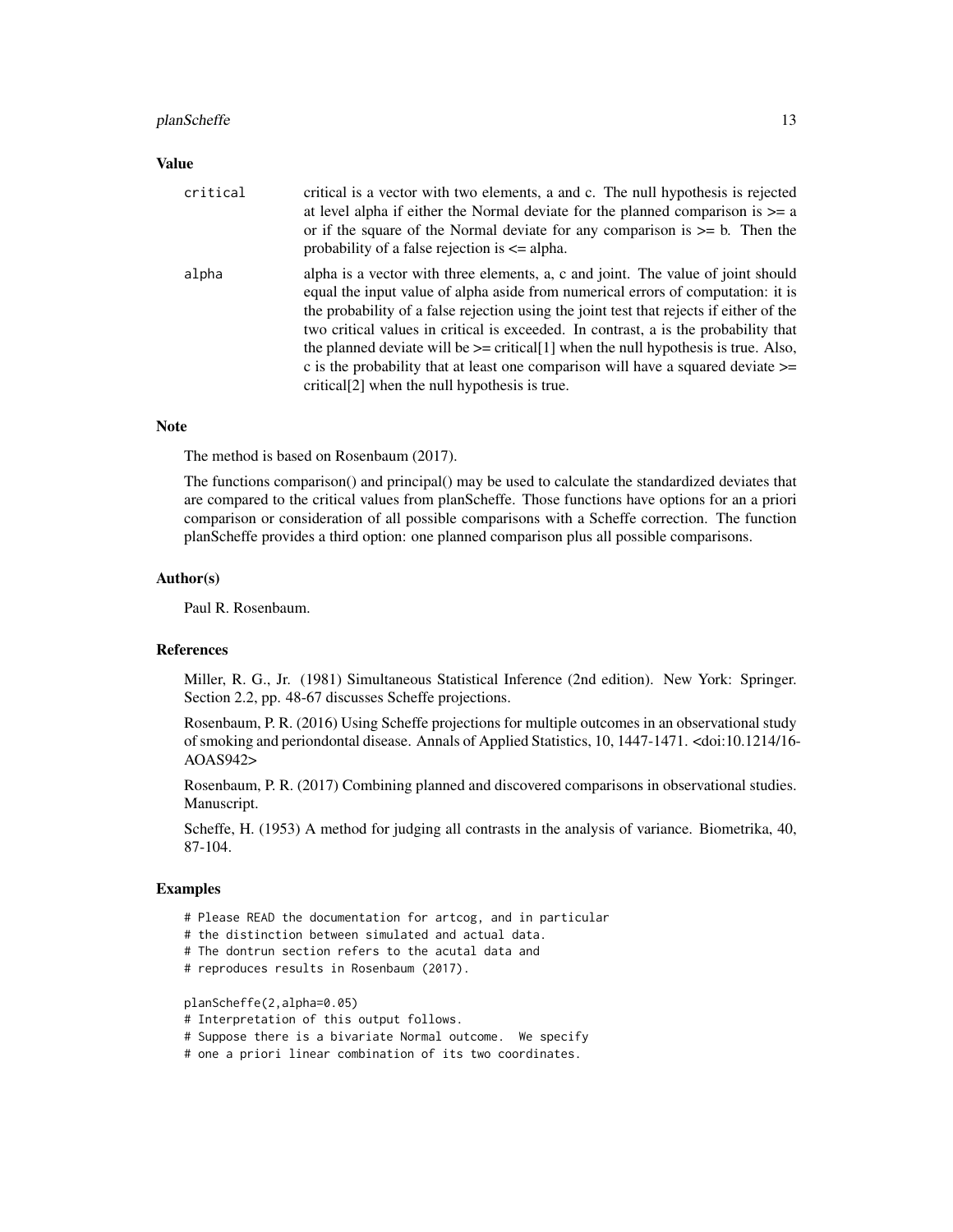```
# We test that the expectation is (0,0) with known covariance
# matrix. We compute the standardized difference for the
# a priori contrast, rejecting if it is >=1.895. We also
# reject if we can find any linear combination of the two
# coordinates whose squared standardized difference is
# >=7.077. The chance that we falsely reject a true
# null hypothesis is 0.05. The chance of a false rejection
# using the a priori comparison is 0.029. The chance of
# false rejection using any linear combination is 0.029.
#
# The a priori comparison could be the first principal
# component. Using the principal() function with
# w=c(1,0) gives the deviate for the first principal
# component. Exploring every w=c(w1,w2) gives the
# deviates that are squared for comparison with 7.077.
## Not run:
# For this illustration, obtain the actual data,
# as described in the documentation for artcog.
# An illustration from Rosenbaum (2017) follows.
data(artcog)
attach(artcog)
# The comparison using the first principal component:
principal(cbind(words,wordsdelay,animals),arthritis,mset,
     w=c(1,0),gamma=1.396,detail=TRUE)
# The resulting deviate, 1.900 is slightly greated than 1.895,
# so the hypothesis of no effect would be rejected at 0.05 even if
# we allow for a bias in treatment assignment of gamma=1.396.
principal(cbind(words,wordsdelay,animals),arthritis,mset,
     w=c(1,-.075),gamma=1.396,detail=TRUE)
# The comparison w=c(1,-.075) yields a slightly larger
# deviate, 1.907, but 1.907^2 < 7.077, so this ad hoc
# comparison would not lead to rejection.
detach(artcog)
# Interpret gamma:
amplify(1.396,c(2,3))
amplify(1.4,c(2,3))
## End(Not run)
```
principal *Sensitivity Analysis for Principal Components of M-Scores for Several Outcomes in an Observational Study.*

# Description

For k outcomes in a matched observational study, principal() computes the M-scores for the outcomes one at a time, computes the principal components of the M-scores, and uses some of the larger principal components as the outcomes in a sensitivity analysis. The user controls the number of components using w: (i) if is.null(w)==TRUE, then the first principal component is used

<span id="page-13-0"></span>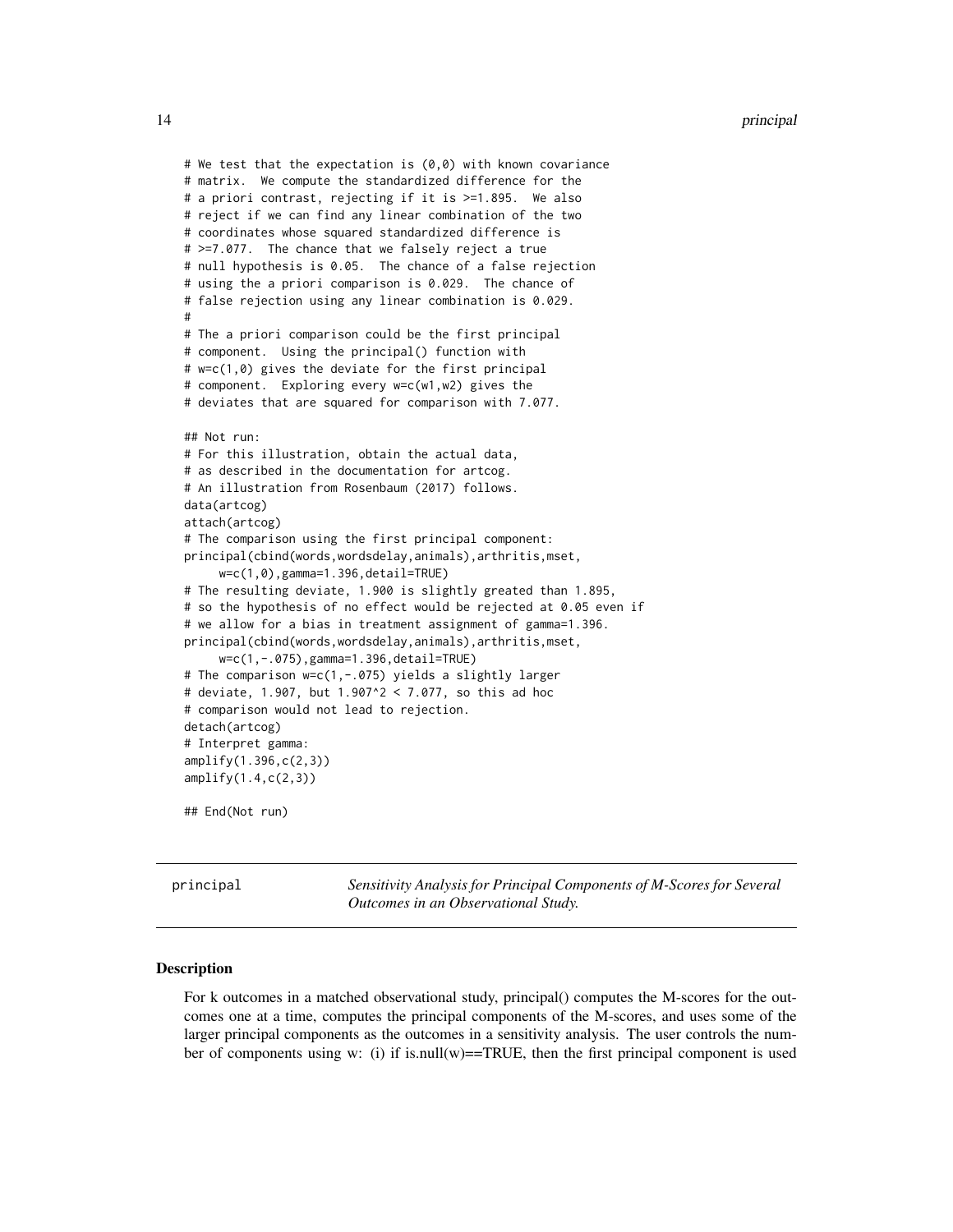# principal the state of the state of the state of the state of the state of the state of the state of the state of the state of the state of the state of the state of the state of the state of the state of the state of the

in a one-sided test, (ii) if length(w)==1, then w=1 and w=-1 both use the first principal component, but direct attention to the upper or lower tails, respectively, (iii) if length $(w)$ >1, then the first length(w) principal components are used with weights w; e.g.,  $w=c(1,1)$  adds the first two principal components together. Setting Scheffe=TRUE with length(w)=2 permits the user to test every linear combination of the first two principal components – that is, every with length $(w)=2$  – while controlling the family-wise error rate. Every matched set contains one treated subject and one or more controls.

# Usage

```
principal(y,z,mset,w=NULL,gamma=1,inner=0,trim=3,lambda=0.5,
                     TonT=FALSE,apriori=FALSE,Scheffe=FALSE,detail=FALSE,
                     cor=FALSE)
```
# Arguments

| у     | A matrix of responses with no missing data. Different columns of y are different<br>variables, and there are $k=dim(y)[2]$ variables. If present, the column names of<br>y are used to label output.                                                                                                                                                                                                                                                                                                                                                                                                                                                                                                                                                                                                                                                                  |
|-------|-----------------------------------------------------------------------------------------------------------------------------------------------------------------------------------------------------------------------------------------------------------------------------------------------------------------------------------------------------------------------------------------------------------------------------------------------------------------------------------------------------------------------------------------------------------------------------------------------------------------------------------------------------------------------------------------------------------------------------------------------------------------------------------------------------------------------------------------------------------------------|
| z     | Treatment indicators, $z=1$ for treated, $z=0$ for control with length $(z) = dim(y)[1]$ .                                                                                                                                                                                                                                                                                                                                                                                                                                                                                                                                                                                                                                                                                                                                                                            |
| mset  | Matched set indicators, 1, 2, , sum(z) with length(mset)= $=dim(y)[1]$ . The<br>vector mset may contain integers or may be a factor.                                                                                                                                                                                                                                                                                                                                                                                                                                                                                                                                                                                                                                                                                                                                  |
| W     | A vector of weights to be applied to principal components. There are $k=dim(y)[2]$<br>variables in y. (i) If is null(w)=TRUE or if length(w)=1 with w!=0, then the test<br>is applied to the first principal component of the nvars M-test scores, and no<br>adjustment for multiple testing is needed. (ii) If $length(w) > 1$ , then w deter-<br>mines a comparison among the first length $(w)$ principal components of the $k$<br>M-scores. At least one weight must be nonzero. The meaning of the weights is<br>affected by whether cor=FALSE (the default) or cor=TRUE. If Scheffe=TRUE,<br>the dimensionality of the Scheffe correction is length(w), so $w=c(1,1)$ is differ-<br>ent from $w=(1,1,0)$ , because the latter implies the investigator may consider the<br>third principal component in some comparison, even though $w=(1,1,0)$ ignores<br>it. |
| gamma | gamma is the sensitivity parameter $\Gamma$ , where $\Gamma \geq 1$ . Setting $\Gamma = 1$ is equiva-<br>lent to assuming ignorable treatment assignment given the matched sets, and it<br>performs a within-set randomization test.                                                                                                                                                                                                                                                                                                                                                                                                                                                                                                                                                                                                                                  |
| inner | inner and trim together define the $\psi$ -function for the M-statistic. The default<br>values yield a version of Huber's $\psi$ -function, while setting inner = 0 and trim =<br>Inf uses the mean within each matched set. The $\psi$ -function is an odd function,<br>so $\psi(w) = -\psi(-w)$ . For $w \ge 0$ , the $\psi$ -function is $\psi(w) = 0$ for $0 \le w \le 0$<br>inner, is $\psi(w) = \text{trim}$ for $w \geq \text{trim}$ , and rises linearly from 0 to trim for inner <<br>$w < \text{trim.}$                                                                                                                                                                                                                                                                                                                                                     |
|       | An error will result unless $0 \le$ inner $\le$ trim.                                                                                                                                                                                                                                                                                                                                                                                                                                                                                                                                                                                                                                                                                                                                                                                                                 |
| trim  | inner and trim together define the $\psi$ -function for the M-statistic. See inner.<br>Unlike other functions in this package, principal() requires trim <inf. when<br="">trim<inf, been="" different="" for="" have="" m-statistics="" mag-<br="" outcomes="" scaled="" so="" the="" their="">nitudes are comparable, but this would not be true for trim=Inf. If you would</inf,></inf.>                                                                                                                                                                                                                                                                                                                                                                                                                                                                            |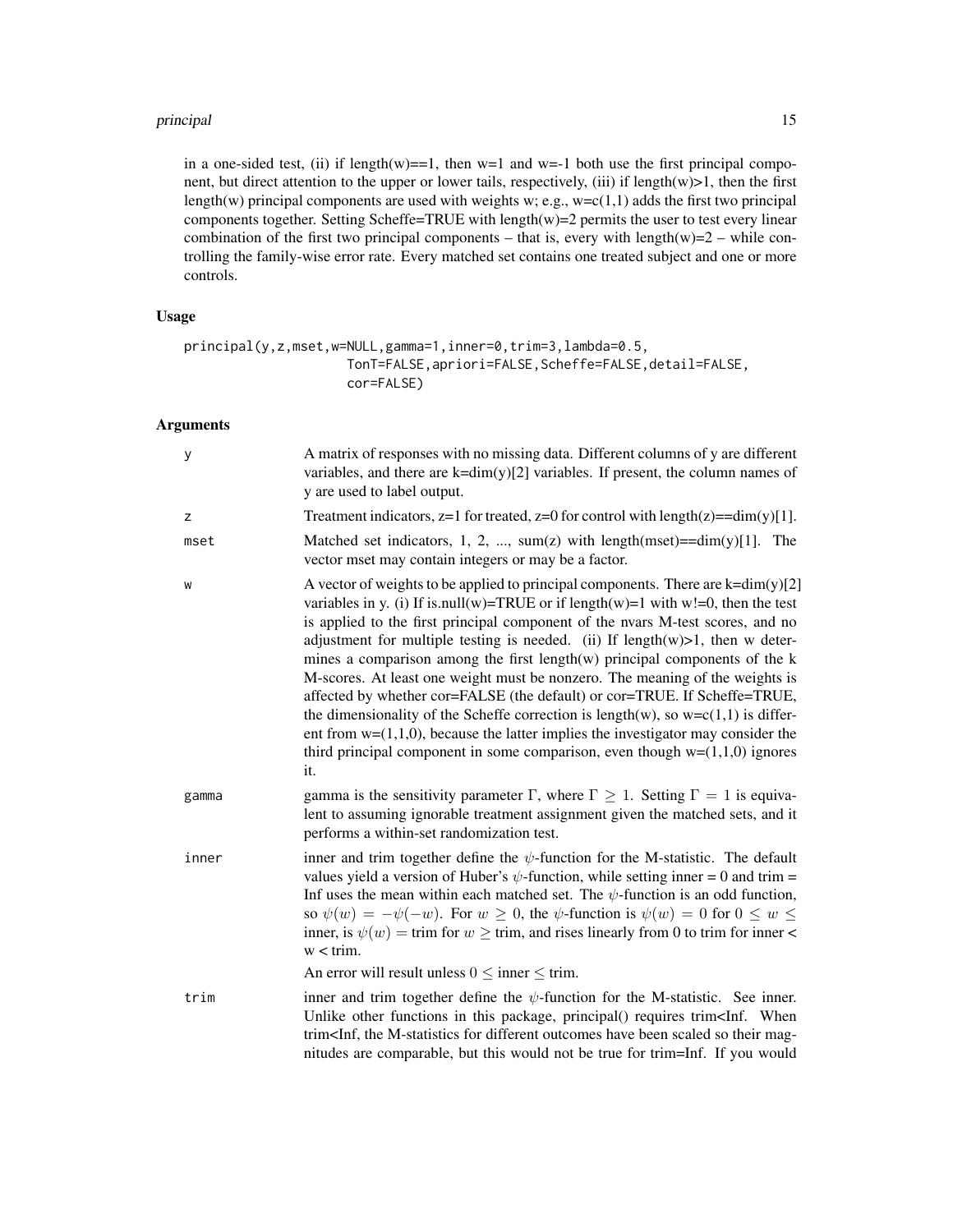|         | like to do analogous calculations without trimming, then give the comparison()<br>function principal component scores rather than data for y, set trim=Inf and in-<br>ner=0, and the w in that function will be applied to the principal component<br>scores that you supplied.                                                                                                                                                                                                                                                                                                                                                                                                                                                                                                                                                                                                                                                                                              |
|---------|------------------------------------------------------------------------------------------------------------------------------------------------------------------------------------------------------------------------------------------------------------------------------------------------------------------------------------------------------------------------------------------------------------------------------------------------------------------------------------------------------------------------------------------------------------------------------------------------------------------------------------------------------------------------------------------------------------------------------------------------------------------------------------------------------------------------------------------------------------------------------------------------------------------------------------------------------------------------------|
| lambda  | Before applying the $\psi$ -function to treated-minus-control differences, the differ-<br>ences are scaled by dividing by the lambda quantile of all within set absolute<br>differences. Typically, lambda = $1/2$ for the median. The value of lambda has<br>no effect if trim=Inf and inner=0. See Maritz (1979) for the paired case and<br>Rosenbaum (2007) for matched sets.<br>An error will result unless $0 <$ lambda $< 1$ .                                                                                                                                                                                                                                                                                                                                                                                                                                                                                                                                         |
| TonT    | TonT refers to the effect of the treatment on the treated; see Rosenbaum and<br>Rubin (1985, equation 1.1.1) The default is TonT=FALSE. If TonT=FALSE,<br>then the total score in matched set i is divided by the number ni of individuals<br>in set i, as in expression $(8)$ in Rosenbaum $(2007)$ . This division by ni has few<br>consequences when every matched set has the same number of individuals, but<br>when set sizes vary, dividing by ni is intended to increase efficiency by weighting<br>inversely as the variance; see the discussion in section 4.2 of Rosenbaum (2007).<br>If TonT=TRUE, then the division is by ni-1, not by ni, and there is a further<br>division by the total number of matched sets to make it a type of mean. If<br>TonT=TRUE and trim=Inf, then the statistic is the mean over matched sets of the<br>treated minus mean-control response, so it is weighted to estimate the average<br>effect of the treatment on the treated. |
| apriori | If Scheffe=FALSE and apriori=TRUE, then the weights are assumed to have<br>been chosen a priori, and a one-sided, uncorrected P-value is reported for gamma=1<br>or an upper bound on the one-sided, uncorrected P-value is reported for gamma>1.<br>In either case, this is a Normal approximation based on the central limit theorem<br>and equals 1-pnorm(deviate).                                                                                                                                                                                                                                                                                                                                                                                                                                                                                                                                                                                                       |
| Scheffe | If Scheffe=TRUE, then the weights are assumed to have been chosen after look-<br>ing at the data. In this case, the P-value or P-value bound is corrected using<br>Scheffe projections. The approximate corrected P-value or P-value bound is<br>1-pchisq(max(0,deviate)^2,length(w)). If Scheffe=FALSE and apriori=FALSE,<br>then the deviate is returned, but no P-value is given. See Rosenbaum (2016).<br>Note carefully that $length(w)$ determines the extent of the correction for mul-<br>tiplicity, so that, for example, $w=c(1,0)$ focuses attention on the first principal<br>component but allows for consideration of all comparisons using the first two<br>principal components. See the discussion of w above and the examples below.<br>A Scheffe correction entitles you to look in both tails, which you do by con-<br>sidering both w and -w. See the planScheffe() function for a combination of an<br>apriori and Scheffe comparisons.                |
| detail  | If detail=TRUE, then some detail from the princomp() function in the stats pack-<br>age is returned.                                                                                                                                                                                                                                                                                                                                                                                                                                                                                                                                                                                                                                                                                                                                                                                                                                                                         |
| cor     | If cor=FALSE, the principal components of the M-scores are computed from the<br>covariance matrix, but if cor=TRUE, then they are computed from the correla-<br>tion matrix. Because the columns of y were scaled using lambda and scored by<br>the same $\psi$ -function, they are on a common scale, and it is reasonable to com-<br>pute the principal components from the covariance matrix with cor=FALSE, the<br>default. Setting cor=TRUE standardizes the columns of y twice, so perhaps it                                                                                                                                                                                                                                                                                                                                                                                                                                                                          |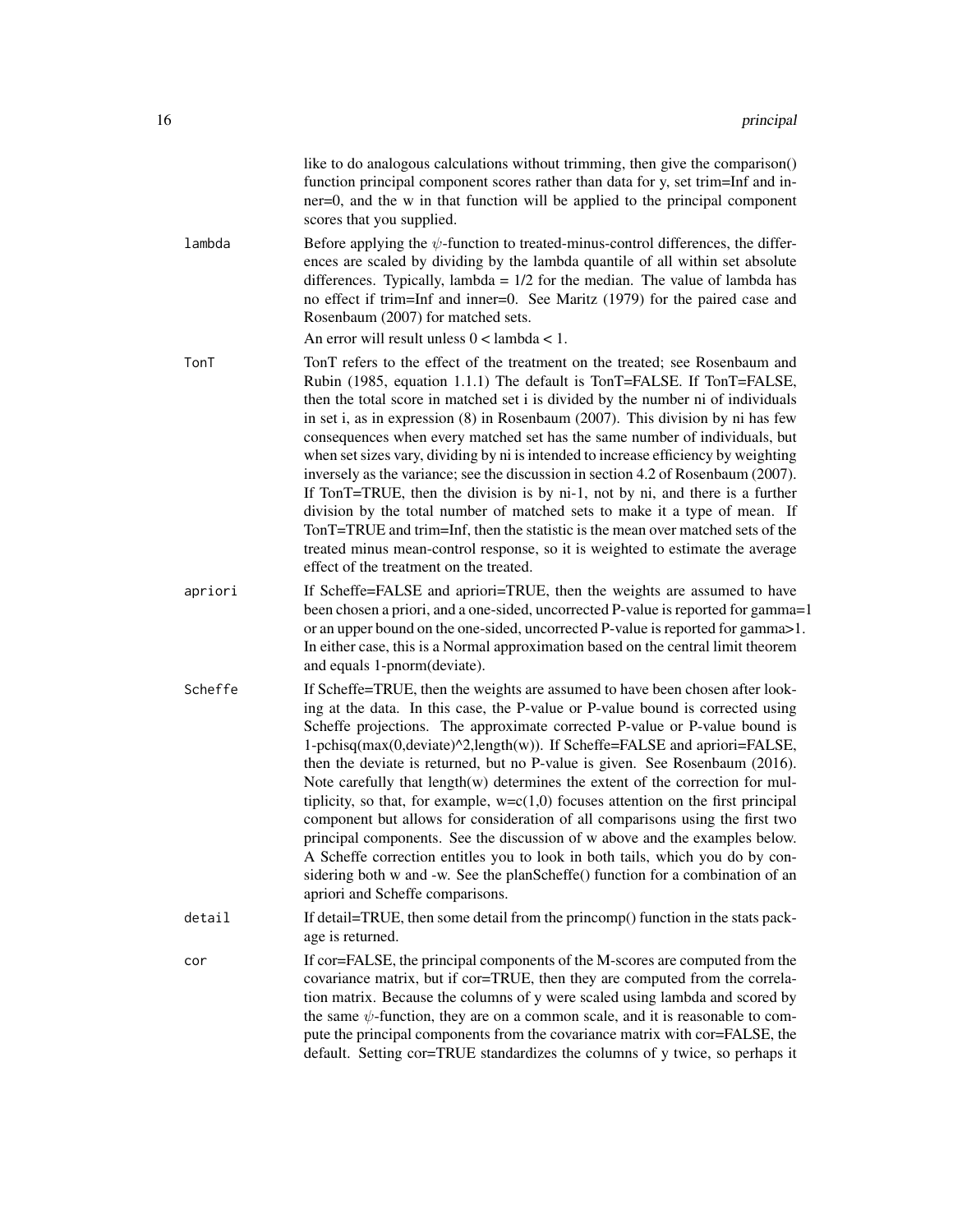is pointless. In any event, because the weights w are applied to the principal components, and the latter are affected by cor, it follows that the meaning of w is affected by the value of cor.

# **Details**

If y has k columns for k outcomes, then comparison computes k M-scores, one for each outcome, computes principal components from these scores, combines the scores into a single comparison using w, and computes a one-sided, upper-tailed deviate for a randomization test or a sensitivity analysis, as described in Rosenbaum (2007, 2016).

Outcomes are scaled using by the  $\lambda$  quantile of the absolute differences before applying the  $\psi$ function. In this sense, when trim<Inf, the M-scores share a common scaling before principal components are computed.

Taking Scheffe=TRUE and  $w=(w1,w2)$  for all w1 and w2 considers all comparisons based on the first two principal components.

Matched sets of unequal size are weighted using weights that would be efficient in a randomization test under a simple model with additive set and treatment effects and errors with constant variance; see Rosenbaum (2007).

The upper bound on the P-value is based on the separable approximation described in Gastwirth, Krieger and Rosenbaum (2000); see also Rosenbaum (2007).

# Value

| deviate     | The upper bound on the standardized deviate that is used to approximate P-<br>values using the Normal or chi-square distribution; see apriori and Scheffe in<br>the arguments.                      |
|-------------|-----------------------------------------------------------------------------------------------------------------------------------------------------------------------------------------------------|
| aprioriPval | If Scheffe=FALSE and apriori=TRUE, the deviate is compared to the upper tail<br>of the Normal distribution to produce either a P-value for gamma=1 or an upper<br>bound on the P-value for gamma>1. |
| ScheffePval | If Scheffe=TRUE, the deviate is compared to the upper tail of the chi-square<br>distribution to produce either a P-value for gamma=1 or an upper bound on the<br>P-value for gamma > 1.             |
| weights     | The weights are returned.                                                                                                                                                                           |

#### **Note**

For confidence intervals for individual outcomes, use function senmCI().

Under Fisher's hypothesis of no treatment effect, the principal components of the outcomes are unaffected by the treatment, so they may be used in randomization tests of no effect. However, this logic does not permit confidence intervals for the magnitude of effect on a principal component.

The principal() function computes principal components of M-scores, not of the outcomes themselves. This has various implications. The M-scores share a common, resistant scaling, so it is reasonable to consider principal components of the covariance matrix of the M-scores. In contrast, M-tests computed from principal components of outcomes are not resistant to outliers because the components themselves are not resistant to outliers. M-scores add to zero within each matched set; see the example for the mscorev() function. In this specific and limited sense, variation among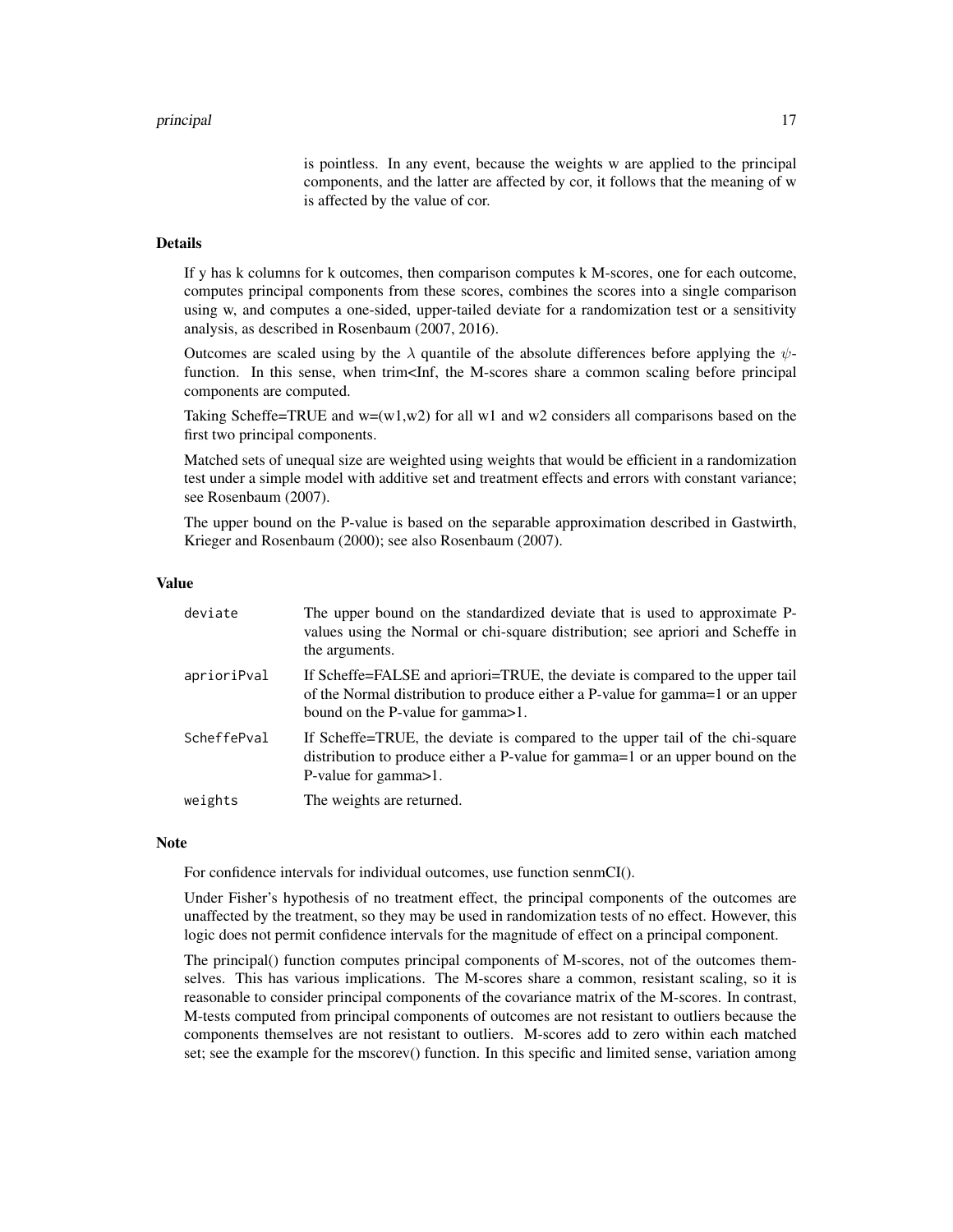M-scores reflects variation within matched sets rather than variation between matched sets. For example, if the matched sets had been exactly matched for age, then the M-scores would be uncorrelated with age. In contrast, principal components of outcomes reflect both variation within and variation between matched sets. For instance, principal components of outcomes might be correlated with age even if the sets had been matched exactly for age. When the matched set size is variable, the M-scores incorporate variable weights, and the principal components are affected by these weights. For this reason, principal components of M-scores are more interpretable when every matched set has the same size, say matched pairs or matching 1-to-2, and they may be difficult to interpret if the set sizes vary widely, say 1-1 mixed with 1-5. In thinking about the relationship between outcomes and their M-scores, it can be helpful to examine the small, univariate example for the mscorev() function.

# Author(s)

Paul R. Rosenbaum.

# References

Huber, P. (1981) Robust Statistics. New York: John Wiley. (M-estimates based on M-statistics.)

Maritz, J. S. (1979). A note on exact robust confidence intervals for location. Biometrika 66 163– 166. (Introduces exact permutation tests based on M-statistics by redefining the scaling parameter.)

Rosenbaum, P. R. (2007). Sensitivity analysis for m-estimates, tests and confidence intervals in matched observational studies. Biometrics 63 456-64. (R package sensitivitymv) <doi:10.1111/j.1541- 0420.2006.00717.x>

Rosenbaum, P. R. (2013). Impact of multiple matched controls on design sensitivity in observational studies. Biometrics 69 118-127. (Introduces inner trimming, inner>0.) <doi:10.1111/j.1541- 0420.2012.01821.x>

Rosenbaum, P. R. (2015). Two R packages for sensitivity analysis in observational studies. Observational Studies, v. 1. (Free on-line.)

Rosenbaum, P. R. (2016) Using Scheffe projections for multiple outcomes in an observational study of smoking and periondontal disease. Annals of Applied Statistics, 10, 1447-1471. <doi:10.1214/16- AOAS942>

Rosenbaum, P. R. (2017) Combining planned and discovered comparisons in observational studies. Manuscript.

Rosenbaum, P. R., & Rubin, D. B. (1985). The bias due to incomplete matching. Biometrics, 41, 103-116.

# Examples

- # Please READ the documentation for artcog, and in particular
- # the distinction between simulated and actual data.
- # The dontrun section refers to the acutal data and
- # reproduces results in Rosenbaum (2017).

# The example immediately below uses the simulated data,

# and is simply a numerical illustration.

data(artcog) attach(artcog)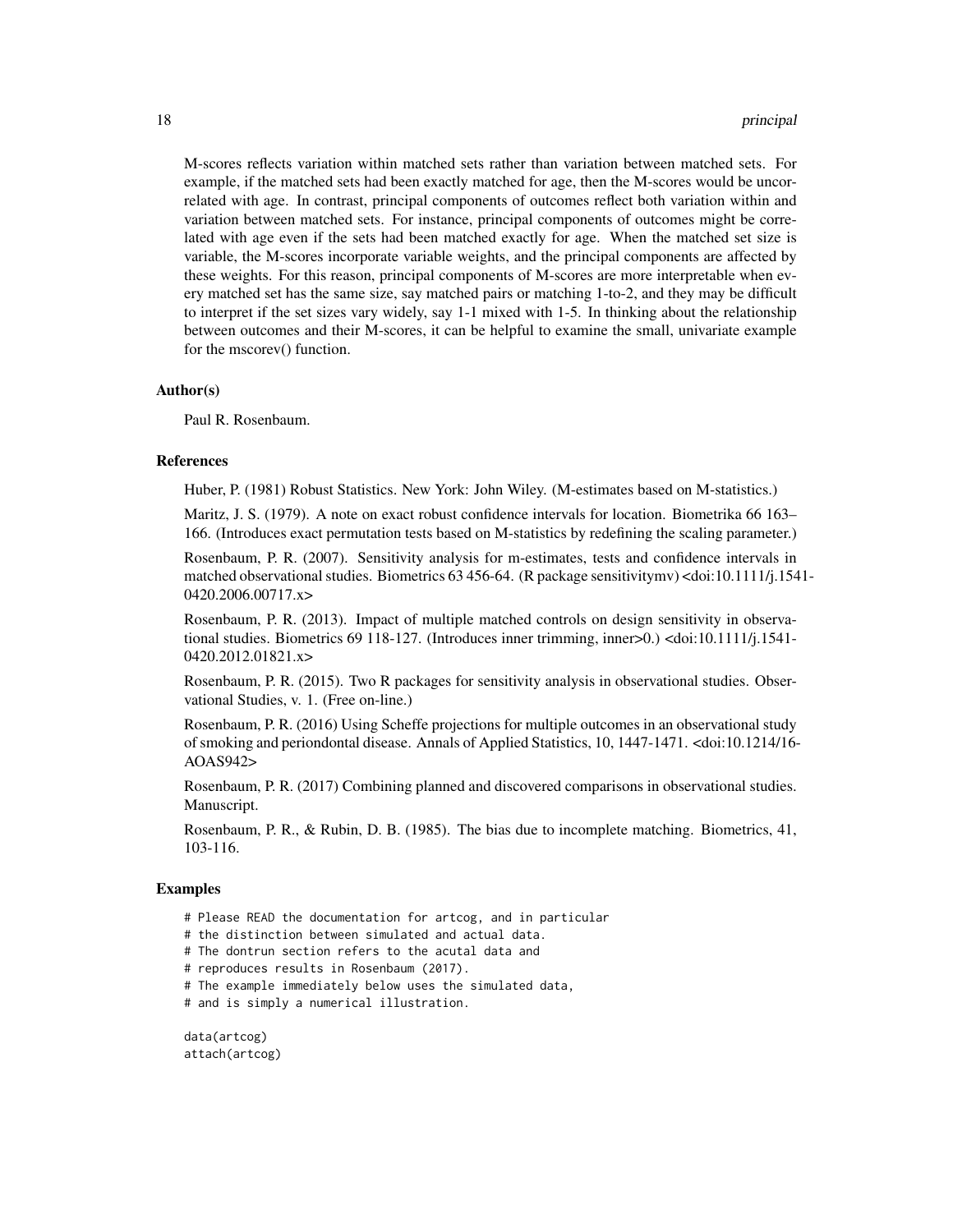```
# Randomization test using the first principal component of the simulated data.
principal(cbind(words,wordsdelay,animals),arthritis,mset,w=1,apriori=TRUE,detail=TRUE)
# Randomization test exploring a contrast of the first two principal components.
principal(cbind(words,wordsdelay,animals),arthritis,mset,w=c(1,-.1),Scheffe=TRUE)
# Sensitivity analysis using the first principal component of the simulated data.
principal(cbind(words,wordsdelay,animals),arthritis,mset,w=1,gamma=1.2,apriori=TRUE)
amplify(1.2,c(1.5,2))
## Not run:
# For this illustration, obtain the actual data,
# as described in the documentation for artcog.
# An illustration from Rosenbaum (2017) follows.
data(artcog)
attach(artcog)
# A randomization test using the first principal component for the three memory scores.
# The loadings show that the first component gives positive weight to each memory score.
principal(cbind(words,wordsdelay,animals),arthritis,mset,w=1,apriori=TRUE,detail=TRUE)
#
# The comparison above is insensitive to a bias of gamma=1.45
principal(cbind(words,wordsdelay,animals),arthritis,mset,w=1,gamma=1.45,apriori=TRUE,detail=TRUE)
#
# gamma=1.45 is an unobserved covariate that more than triples the odd of a poor memory score
# and more than doubles the odds of arthritis.
amplify(1.45,c(2,3,4))
#
# Although the first principal component is insensitive to a bias of gamma=1.45, each
# of the three individual variables is sensitive to a bias of gamma=1.45
senm(words,arthritis,mset,gamma=1.45)
senm(wordsdelay,arthritis,mset,gamma=1.45)
senm(animals,arthritis,mset,gamma=1.45)
#
# Although not particularly useful or enlightening in this one example, we can
# explore all weighted combinations of the first two principle components,
# correcting for multiple testing using Scheffe projections for dimension 2.
# This would be more interesting in an example with 50 outcomes, where we
# might want to reduce the dimensionality to 2 or 3 from 50, rather than to 1.
# We will do calculations for gamma=1.25. A gamma=1.25 is an unobserved
# covariate that doubles the odds of arthritis and doubles
# the odds of a worse memory score.
amplify(1.25,2)# The deviate is the same but the corrected P-value is different if w=1 or w=c(1,0),
# because the former is doing a single one-sided test, while the latter is anticipating
# consideration of all possible combinations of the first two components.
principal(cbind(words,wordsdelay,animals),arthritis,mset,w=1,gamma=1.25,apriori=TRUE,detail=TRUE)
principal(cbind(words,wordsdelay,animals),arthritis,mset,w=c(1,0),gamma=1.25,Scheffe =TRUE)
# A weighted combination of the first two principal components, w=c(1,-.1), is ever so
# slightly less sensitive than using the first component alone.
principal(cbind(words,wordsdelay,animals),arthritis,mset,w=c(1,-.1),gamma=1.25,Scheffe =TRUE)
detach(artcog)
```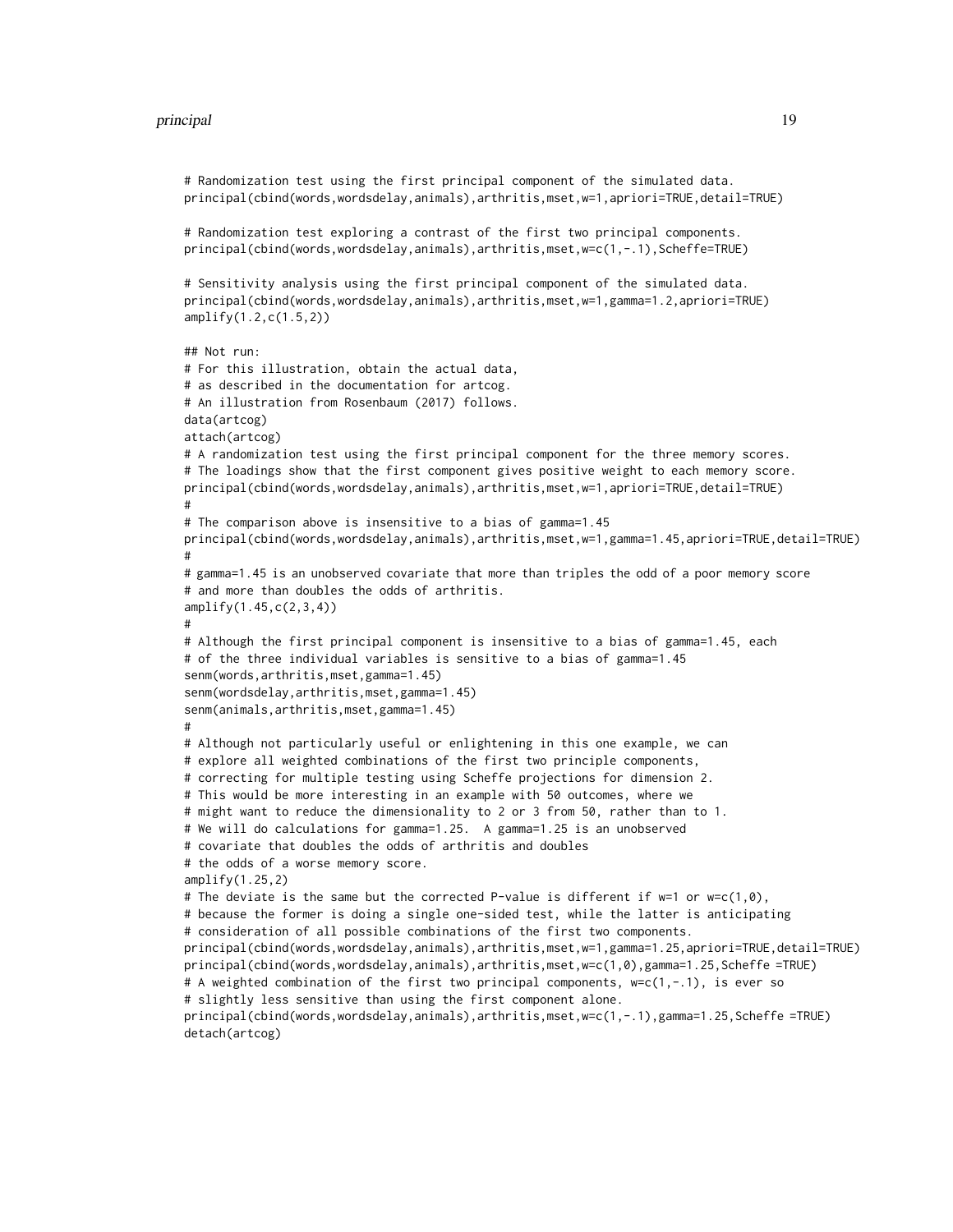<span id="page-19-0"></span>## End(Not run)

senm *Sensitivity Analysis for a Matched Comparison in an Observational Study.*

#### Description

Each matched set contains one treated individual and one or more controls. Uses Huber's M-statistic as the basis for the test, for instance, a mean. Performs either a randomization test or an analysis of sensitivity to departures from random assignment. For confidence intervals, use function senmCI(). The method is described in Rosenbaum (2007,2013). The senm() function is intended as a convenience for a user of the comparison() function in the sensitivitymult package. The function senm() in the sensitivitymult package is essentially the same as senmv() in the sensitivitymv package, except the format of the input to senm() resembles the format of the input to comparison(). In particular, in the sensitivitymv package, the rows of y are matched sets, not people, whereas in sensitivitymult the rows of y are people with treated and control people identified by z and matched sets identified by mset.

## Usage

senm(y, z, mset, gamma = 1, inner = 0, trim = 3, lambda =  $1/2$ , tau = 0, alternative="greater", TonT = FALSE)

# Arguments

| у     | A vector of responses with no missing data.                                                                                                                                                                                                                                                                                                                                                                                                                                                                                                                                |
|-------|----------------------------------------------------------------------------------------------------------------------------------------------------------------------------------------------------------------------------------------------------------------------------------------------------------------------------------------------------------------------------------------------------------------------------------------------------------------------------------------------------------------------------------------------------------------------------|
| Z     | Treatment indicator, $z=1$ for treated, $z=0$ for control with length( $z$ )==length(y).                                                                                                                                                                                                                                                                                                                                                                                                                                                                                   |
| mset  | Matched set indicator, 1, 2, , sum(z) with $length(mset) = length(y)$ . Matched<br>set indicators should be either integers or a factor.                                                                                                                                                                                                                                                                                                                                                                                                                                   |
| gamma | gamma is the sensitivity parameter $\Gamma$ , where $\Gamma \geq 1$ . Setting $\Gamma = 1$ is equiva-<br>lent to assuming ignorable treatment assignment given the matched sets, and it<br>performs a within-set randomization test.                                                                                                                                                                                                                                                                                                                                       |
| inner | inner and trim together define the $\psi$ -function for the M-statistic. The default<br>values yield a version of Huber's $\psi$ -function, while setting inner = 0 and trim =<br>Inf uses the mean within each matched set. The $\psi$ -function is an odd function,<br>so $\psi(w) = -\psi(-w)$ . For $w \ge 0$ , the $\psi$ -function is $\psi(w) = 0$ for $0 \le w \le 0$<br>inner, is $\psi(w) = \text{trim}$ for $w \geq \text{trim}$ , and rises linearly from 0 to trim for inner<br>$w < \text{trim.}$<br>An error will result unless $0 \leq$ inner $\leq$ trim. |
|       | Taking trim $\lt$ Inf limits the influence of outliers; see Huber (1981). Taking<br>trim $\lt$ Inf and inner = 0 uses Huber's psi function. Taking trim = Inf does no<br>trimming and is similar to a weighted mean; see TonT. Taking inner $> 0$ often<br>increases design sensitivity; see Rosenbaum (2013).                                                                                                                                                                                                                                                             |
| trim  | inner and trim together define the $\psi$ -function for the M-statistic. See inner.                                                                                                                                                                                                                                                                                                                                                                                                                                                                                        |
|       |                                                                                                                                                                                                                                                                                                                                                                                                                                                                                                                                                                            |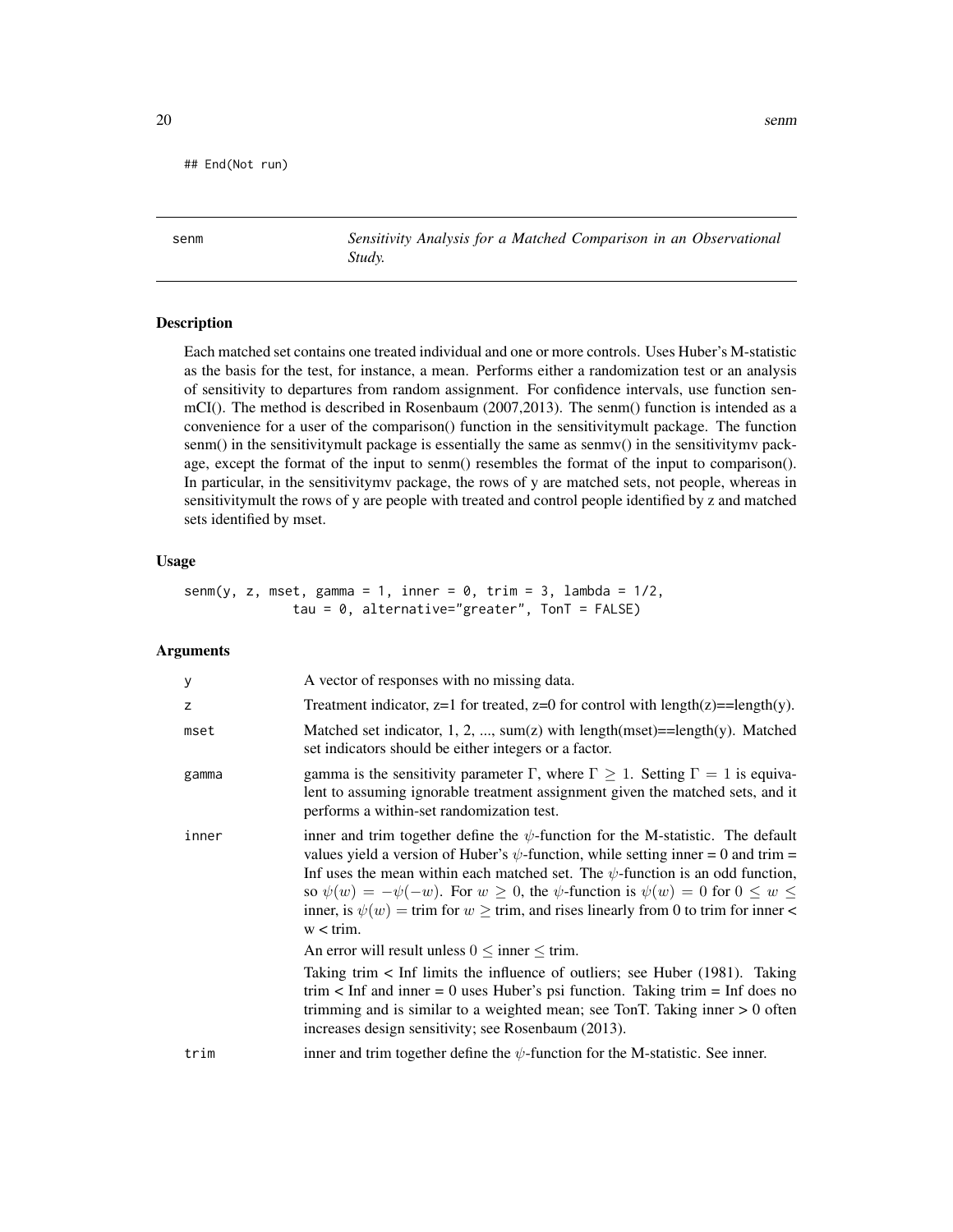# senm 21

| lambda      | Before applying the $\psi$ -function to treated-minus-control differences, the differ-<br>ences are scaled by dividing by the lambda quantile of all within set absolute<br>differences. Typically, lambda = $1/2$ for the median. The value of lambda has<br>no effect if trim=Inf and inner=0. See Maritz (1979) for the paired case and<br>Rosenbaum (2007) for matched sets.                                                                                                                                                                                                                                                                                                                                                                                                                                                                                                                                                                                                               |
|-------------|------------------------------------------------------------------------------------------------------------------------------------------------------------------------------------------------------------------------------------------------------------------------------------------------------------------------------------------------------------------------------------------------------------------------------------------------------------------------------------------------------------------------------------------------------------------------------------------------------------------------------------------------------------------------------------------------------------------------------------------------------------------------------------------------------------------------------------------------------------------------------------------------------------------------------------------------------------------------------------------------|
|             | An error will result unless $0 <$ lambda < 1.                                                                                                                                                                                                                                                                                                                                                                                                                                                                                                                                                                                                                                                                                                                                                                                                                                                                                                                                                  |
| tau         | The null hypothesis asserts that the treatment has an additive effect, tau. By<br>default, tau=0, so by default the null hypothesis is Fisher's sharp null hypothesis<br>of no treatment effect.                                                                                                                                                                                                                                                                                                                                                                                                                                                                                                                                                                                                                                                                                                                                                                                               |
| alternative | If alternative="greater", the null hypothesis of a treatment effect of tau is tested<br>against the alternative of a treatment effect larger than tau. If alternative="less",<br>the null hypothesis of a treatment effect of tau is tested against the alternative of<br>a treatment effect smaller than tau. In particular, alternative="less" is equivalent<br>to: (i) alternative="greater", (ii) y replaced by -y, and (iii) tau replaced by -tau.<br>See the note for discussion of two-sided sensitivity analyses.                                                                                                                                                                                                                                                                                                                                                                                                                                                                      |
| TonT        | TonT refers to the effect of the treatment on the treated; see Rosenbaum and<br>Rubin (1985, equation 1.1.1) The default is TonT=FALSE. If TonT=FALSE,<br>then the total score in matched set i is divided by the number ni of individuals<br>in set i, as in expression $(8)$ in Rosenbaum $(2007)$ . This division by ni has few<br>consequences when every matched set has the same number of individuals, but<br>when set sizes vary, dividing by ni is intended to increase efficiency by weighting<br>inversely as the variance; see the discussion in section 4.2 of Rosenbaum (2007).<br>If TonT=TRUE, then the division is by ni-1, not by ni, and there is a further<br>division by the total number of matched sets to make it a type of mean. If<br>TonT=TRUE and trim=Inf, then the statistic is the mean over matched sets of the<br>treated minus mean-control response, so it is weighted to estimate the average<br>effect of the treatment on the treated. See the examples. |

# Details

For the given Γ, senm() computes the upper bound on the 1-sided P-value testing the null hypothesis of an additive treatment effect tau against the alternative hypothesis of a treatment effect larger than tau. By default, senm() tests the null hypothesis of no treatment effect against the alternative of a positive treatment effect. The P-value is an approximate P-value based on a Normal approximation to the null distribution; see Rosenbaum (2007).

Matched sets of unequal size are weighted using weights that would be efficient in a randomization test under a simple model with additive set and treatment effects and errors with constant variance; see Rosenbaum (2007).

The upper bound on the P-value is based on the separable approximation described in Gastwirth, Krieger and Rosenbaum (2000); see also Rosenbaum (2007).

# Value

| pval      | The upper bound on the 1-sided P-value.                                   |
|-----------|---------------------------------------------------------------------------|
| deviate   | The deviate that was compared to the Normal distribution to produce pval. |
| statistic | The value of the M-statistic.                                             |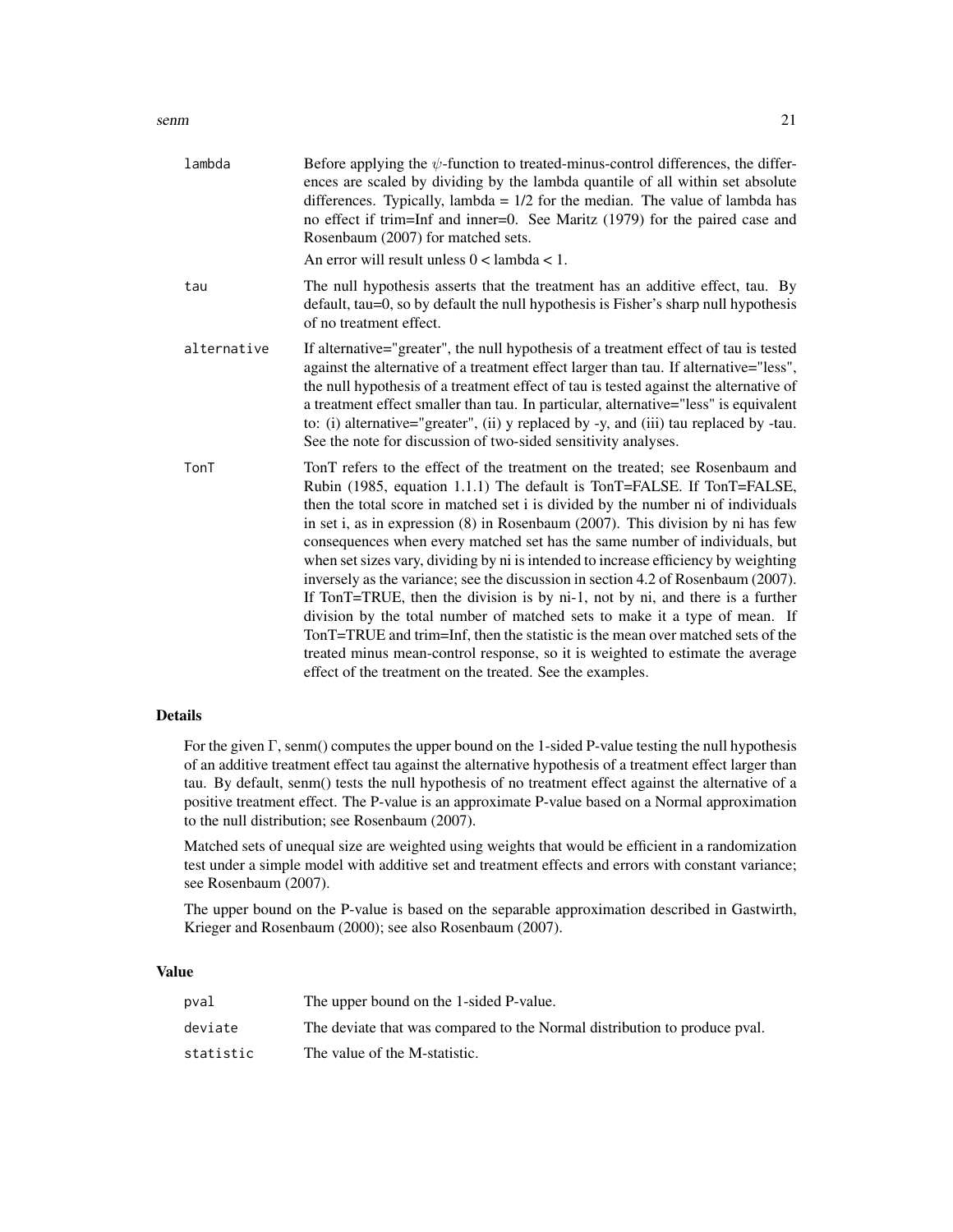$22$  senm

| expectation | The maximum expectation of the M-statistic for the given $\Gamma$ .      |
|-------------|--------------------------------------------------------------------------|
| variance    | The maximum variance of the M-statistic among treatment assignments that |
|             | achieve the maximum expectation. Part of the separable approximation.    |

# **Note**

The function senm() performs 1-sided tests. One approach to a 2-sided,  $\alpha$ -level test does both 1sided tests at level  $\alpha/2$ , and rejects the null hypothesis if either 1-sided test rejects. Equivalently, a bound on the two sided P-value is the smaller of 1 and twice the smaller of the two 1-sided P-values. This approach views a 2-sided test as two 1-sided tests with a Bonferroni correction; see Cox (1977, Section 4.2). In all cases, this approach is a valid large sample test: a true null hypothesis is falsely rejected with probability at most  $\alpha$  if the bias in treatment assignment is at most Γ; so, this procedure is entirely safe to use. For a randomization test,  $\Gamma = 1$ , this Bonferroni procedure is not typically conservative. For large Γ, this Bonferroni procedure tends to be somewhat conservative.

Related packages are sensitivitymv, sensitivitymv, sensitivityfull and sensitivity $2x2x$ k.

# Author(s)

Paul R. Rosenbaum.

#### References

Cox, D. R. (1977). The role of signficance tests (with Discussion). Scand. J. Statist. 4, 49-70.

Huber, P. (1981) Robust Statistics. New York: John Wiley. (M-estimates based on M-statistics.)

Maritz, J. S. (1979). A note on exact robust confidence intervals for location. Biometrika 66 163– 166. (Introduces exact permutation tests based on M-statistics by redefining the scaling parameter.)

Rosenbaum, P. R. (2007). Sensitivity analysis for m-estimates, tests and confidence intervals in matched observational studies. Biometrics 63 456-64. (R package sensitivitymv) <doi:10.1111/j.1541- 0420.2006.00717.x>

Rosenbaum, P. R. (2013). Impact of multiple matched controls on design sensitivity in observational studies. Biometrics 69 118-127. (Introduces inner trimming.) <doi:10.1111/j.1541-0420.2012.01821.x>

Rosenbaum, P. R. (2014). Weighted M-statistics with superior design sensitivity in matched observational studies with multiple controls. J. Am. Statist. Assoc. 109 1145-1158. (R package sensitivitymw) <doi:10.1080/01621459.2013.879261>

Rosenbaum, P. R. (2015). Two R packages for sensitivity analysis in observational studies. Observational Studies, v. 1. (Free on-line.)

Rosenbaum, P. R. (2016) Using Scheffe projections for multiple outcomes in an observational study of smoking and periondontal disease. Annals of Applied Statistics, 10, 1447-1471. <doi:10.1214/16- AOAS942>

Rosenbaum, P. R., & Rubin, D. B. (1985). The bias due to incomplete matching. Biometrics, 41, 103-116.

# Examples

data(teeth) attach(teeth)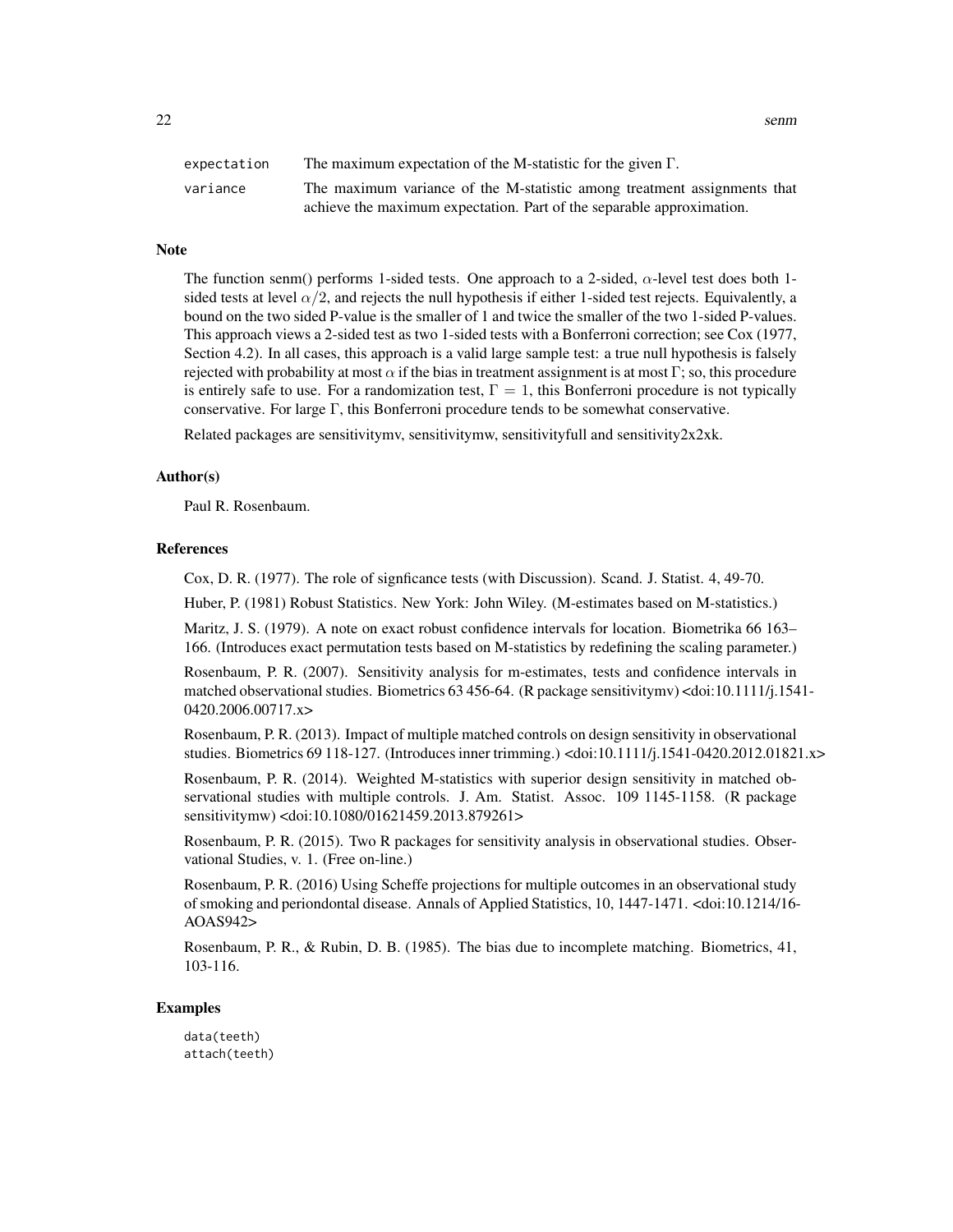# <span id="page-22-0"></span>senmCI 23

# The following example reproduces the deviate for lower teeth # mentioned on line 4 of Rosenbaum (2016, p. 1466). senm(either4low,smoker,mset,trim=2.5,gamma=2.2) # The calculation above is equivalent to using comparison() # with weights w=c(0,1) so upper teeth are ignored. comparison(cbind(either4up,either4low),smoker,mset,c(0,1),trim=2.5,gamma=2.2) # The following example illustrates the permutational t-test # which uses the mean of the pair differences as a test statistic. senm(either4low,smoker,mset,trim=Inf,TonT=TRUE) dif<-either4low[smoker==1]-either4low[smoker==0] # Matched pair differences mean(dif) # Equals the test statistic above detach(teeth)

senmCI *Sensitivity Analysis for a Confidence Interval.*

# **Description**

Each matched set contains one treated individual and one or more controls. Uses Huber's M-statistic as the basis for a confidence interval for an additive constant treatment effect,  $\tau$ . Produces either a randomization based confidence interval or an analysis of sensitivity to departures from random assignment. Also produces a point estimate for randomization inference or an interval of point estimates for a sensitivity analysis. For tests, use function senm(). The method is described in Rosenbaum (2007,2013).

# Usage

senmCI(y, z, mset, gamma=1, inner=0, trim=3, lambda=1/2, alpha=0.05, twosided=TRUE, upper=TRUE, TonT=FALSE)

# Arguments

| y     | A vector of responses with no missing data.                                                                                                                                                                                                                                                                                                                                                                                                                                                                      |
|-------|------------------------------------------------------------------------------------------------------------------------------------------------------------------------------------------------------------------------------------------------------------------------------------------------------------------------------------------------------------------------------------------------------------------------------------------------------------------------------------------------------------------|
| z     | Treatment indicators, $z=1$ for treated, $z=0$ for control with length(z)==length(y).                                                                                                                                                                                                                                                                                                                                                                                                                            |
| mset  | Matched set indicators, 1, 2, , sum(z) with length(mset)==length(y). Matched<br>set indicators should be either integers or a factor.                                                                                                                                                                                                                                                                                                                                                                            |
| gamma | gamma is the sensitivity parameter $\Gamma$ , where $\Gamma \geq 1$ . Setting $\Gamma = 1$ is equiva-<br>lent to assuming ignorable treatment assignment given the matched sets, and it<br>returns a randomization-based confidence interval.                                                                                                                                                                                                                                                                    |
| inner | inner and trim together define the $\psi$ -function for the M-statistic. The default<br>values yield a version of Huber's $\psi$ -function, while setting inner = 0 and trim =<br>Inf uses the mean within each matched set. The $\psi$ -function is an odd function,<br>so $\psi(w) = -\psi(-w)$ . For $w \ge 0$ , the $\psi$ -function is $\psi(w) = 0$ for $0 \le w \le 1$<br>inner, is $\psi(w) = \text{trim}$ for $w \ge \text{trim}$ , and rises linearly from 0 to trim for inner <<br>$w < \text{trim.}$ |
|       | An error will result unless $0 \leq$ inner $\leq$ trim.                                                                                                                                                                                                                                                                                                                                                                                                                                                          |
|       | Taking trim < Inf limits the influence of outliers; see Huber (1981). Taking inner                                                                                                                                                                                                                                                                                                                                                                                                                               |
|       | > 0 often increases design sensitivity; see Rosenbaum (2013).                                                                                                                                                                                                                                                                                                                                                                                                                                                    |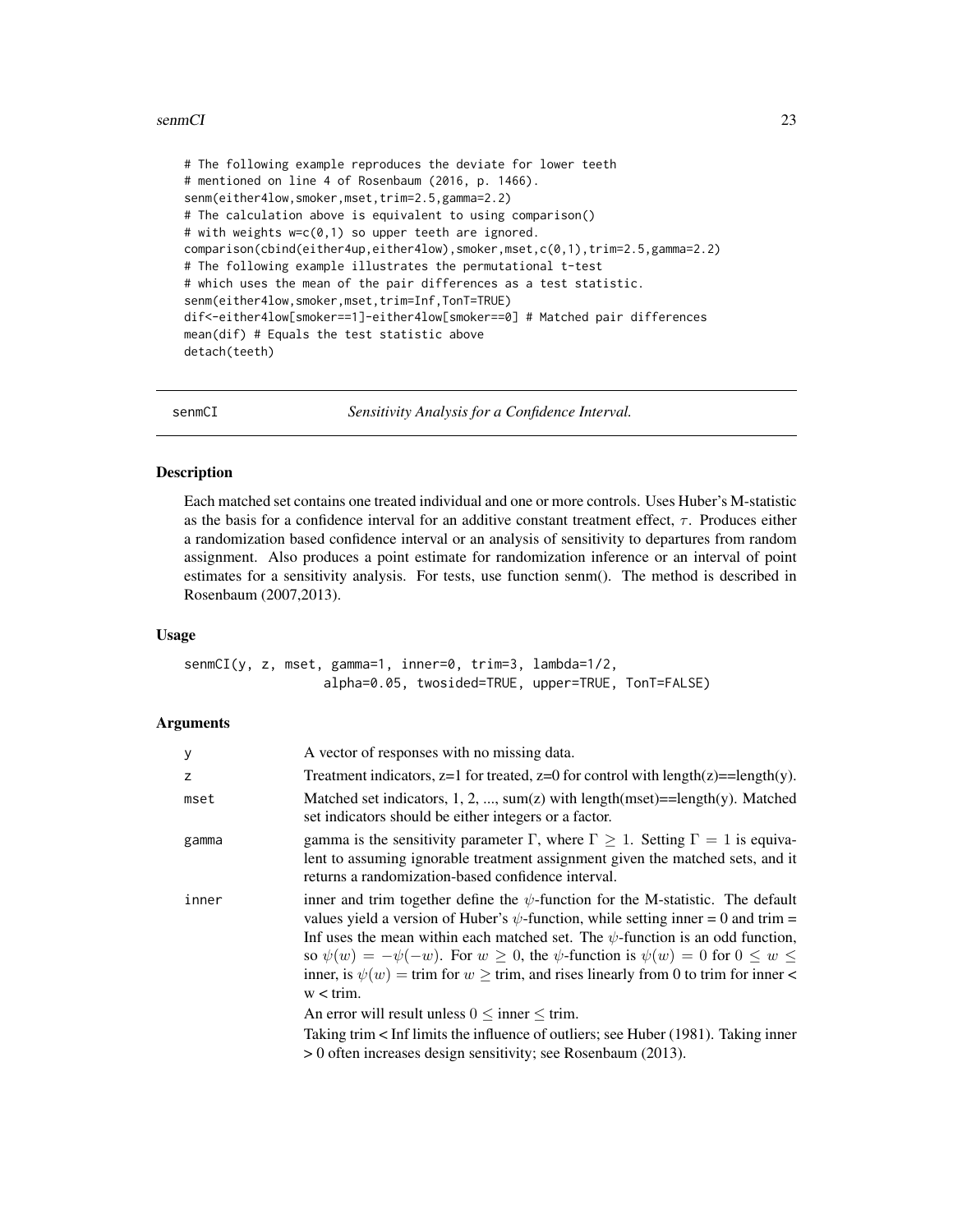| trim     | inner and trim together define the $\psi$ -function for the M-statistic. See inner.                                                                                                                                                                                                                                                                                                                                                                                                                                                                                                                                                                                                                                                                                                                                                                                                                                                                                     |
|----------|-------------------------------------------------------------------------------------------------------------------------------------------------------------------------------------------------------------------------------------------------------------------------------------------------------------------------------------------------------------------------------------------------------------------------------------------------------------------------------------------------------------------------------------------------------------------------------------------------------------------------------------------------------------------------------------------------------------------------------------------------------------------------------------------------------------------------------------------------------------------------------------------------------------------------------------------------------------------------|
| lambda   | Before applying the $\psi$ -function to treated-minus-control differences, the differ-<br>ences are scaled by dividing by the lambda quantile of all within set absolute<br>differences. Typically, lambda = $1/2$ for the median. The value of lambda has<br>no effect if trim=Inf and inner=0. See Maritz (1979) for the paired case and<br>Rosenbaum (2007) for matched sets.                                                                                                                                                                                                                                                                                                                                                                                                                                                                                                                                                                                        |
|          | An error will result unless $0 <$ lambda $< 1$ .                                                                                                                                                                                                                                                                                                                                                                                                                                                                                                                                                                                                                                                                                                                                                                                                                                                                                                                        |
| alpha    | The coverage rate of the confidence interval is 1-alpha. If the bias in treatment<br>assignment is at most $\Gamma$ , then the confidence interval will cover the true $\tau$ with<br>probability at least $1 - \alpha$ .                                                                                                                                                                                                                                                                                                                                                                                                                                                                                                                                                                                                                                                                                                                                               |
| twosided | If two sided = TRUE, then a two-sided $1 - \alpha$ confidence interval is constructed.<br>If two sided == FALSE, then a one-sided $1 - \alpha$ confidence interval is constructed.<br>The two sided interval is the intersection of two one-sided $1 - \alpha/2$ intervals.                                                                                                                                                                                                                                                                                                                                                                                                                                                                                                                                                                                                                                                                                             |
| upper    | If twosided==TRUE, then upper is ignored. If twosided==FALSE and upper=TRUE,<br>then an upper $1 - \alpha$ confidence interval is constructed. If two sided==FALSE<br>and upper=FALSE, then a lower $1 - \alpha$ confidence interval is constructed.                                                                                                                                                                                                                                                                                                                                                                                                                                                                                                                                                                                                                                                                                                                    |
| TonT     | TonT refers to the effect of the treatment on the treated; see Rosenbaum and<br>Rubin (1985, equation 1.1.1) The default is TonT=FALSE. If TonT=FALSE,<br>then the total score in matched set i is divided by the number ni of individuals<br>in set i, as in expression (8) in Rosenbaum (2007). This division by ni has few<br>consequences when every matched set has the same number of individuals, but<br>when set sizes vary, dividing by ni is intended to increase efficiency by weighting<br>inversely as the variance; see the discussion in section 4.2 of Rosenbaum (2007).<br>If TonT=TRUE, then the division is by ni-1, not by ni, and there is a further<br>division by the total number of matched sets to make it a type of mean. If<br>TonT=TRUE and trim=Inf, then the statistic is the mean over matched sets of the<br>treated minus mean-control response, so it is weighted to estimate the average<br>effect of the treatment on the treated. |

# Details

For the given Γ, senmCI() inverts the test in the function senm() to produce the confidence interval. That is, it tests every  $\tau$  and retains the values not rejected at level  $\alpha$ .

The test is a large sample approximation based on a Normal approximation to the null distribution; see Rosenbaum (2007).

If TonT=FALSE, matched sets of unequal size are weighted using weights that would be efficient in a randomization test under a simple model with additive set and treatment effects and errors with constant variance; see Rosenbaum (2007).

The upper bound on the P-value is based on the separable approximation described in Gastwirth, Krieger and Rosenbaum (2000); see also Rosenbaum (2007).

# Value

PointEstimates

The interval of point estimates of  $\tau$ . If gamma=1, then the interval is a single point estimate.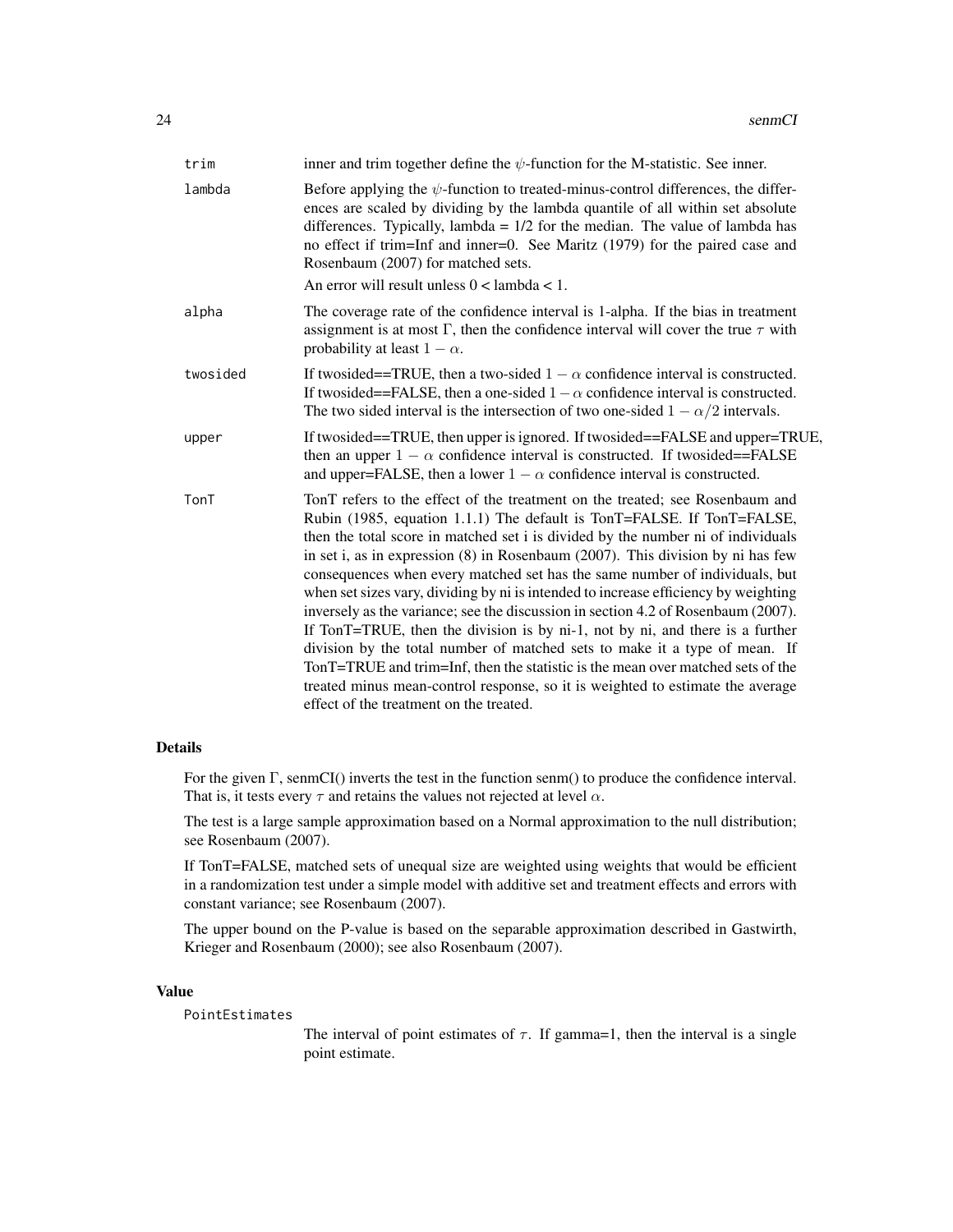# senmCI 25

ConfidenceInterval The confidence interval for  $\tau$ . description Reminder of the coverage rate, gamma, and type of interval.

# Note

In a sensitivity analysis, a one-sided confidence interval is not conservative; however, two-sided intervals formed as the intersection of two one-sided  $1 - \alpha/2$  intervals are somewhat conservative. See the discussion of two-sided tests in the documentation for senm().

# Author(s)

Paul R. Rosenbaum.

# References

Huber, P. (1981) Robust Statistics. New York: John Wiley. (M-estimates based on M-statistics.)

Maritz, J. S. (1979). A note on exact robust confidence intervals for location. Biometrika 66 163– 166. (Introduces exact permutation tests based on M-statistics by redefining the scaling parameter.)

Rosenbaum, P. R. (1993). Hodges-Lehmann point estimates of treatment effect in observational studies. Journal of the American Statistical Association, 88, 1250-1253. (Introduces sensitivity analysis for point estimates.)

Rosenbaum, P. R. (2007). Sensitivity analysis for m-estimates, tests and confidence intervals in matched observational studies. Biometrics 63 456-64. (R package sensitivitymv) <doi:10.1111/j.1541- 0420.2006.00717.x>

Rosenbaum, P. R. (2013). Impact of multiple matched controls on design sensitivity in observational studies. Biometrics 69 118-127. (Introduces inner trimming.) <doi:10.1111/j.1541-0420.2012.01821.x>

Rosenbaum, P. R. (2015). Two R packages for sensitivity analysis in observational studies. Observational Studies, v. 1. (Free on-line.)

Rosenbaum, P. R. (2016) Using Scheffe projections for multiple outcomes in an observational study of smoking and periondontal disease. Annals of Applied Statistics, 10, 1447-1471. DOI: 10.1214/16-AOAS942.

Rosenbaum, P. R., & Rubin, D. B. (1985). The bias due to incomplete matching. Biometrics, 41, 103-116.

# Examples

```
data(teeth)
attach(teeth)
#
# Note: Computing confidence intervals takes a few moments
# The calls to senmCI() are commented to meet time requirements
# for cran examples. Remove the comment symbol to run them.
#
# The calculations that follow reproduce the intervals from
# section 5.1 of Rosenbaum (2016, p. 1466)
# senmCI(either4low,smoker,mset,trim=2.5,gamma=1.5)
# senmCI(either4up,smoker,mset,trim=2.5,gamma=1.5)
```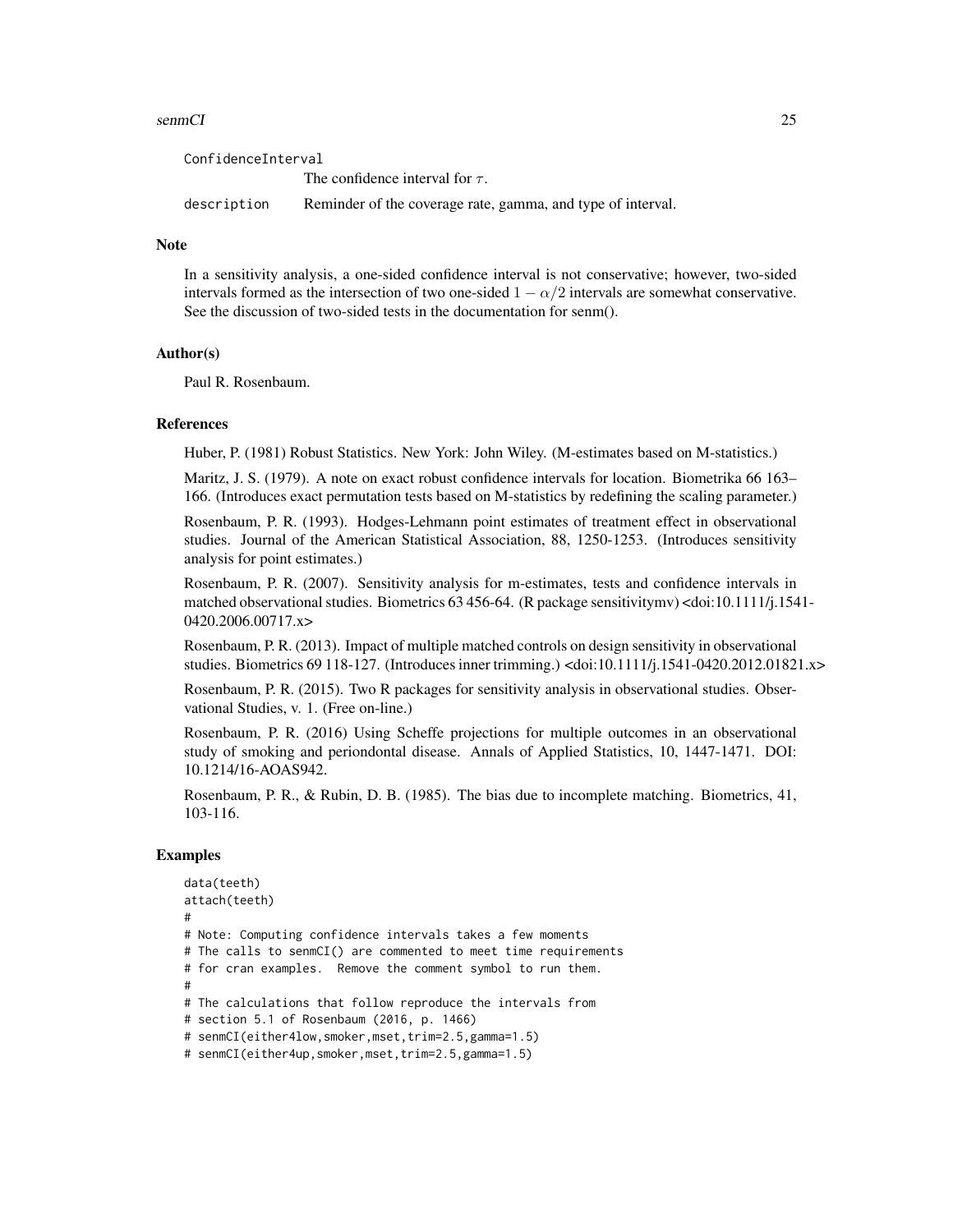```
# Confidence interval using the mean by inverting the
# permuational t-test.
# senmCI(either4low,smoker,mset,trim=Inf,TonT=TRUE)
dif<-either4low[smoker==1]-either4low[smoker==0] # Matched pair differences
mean(dif) # Equals the point estimate above
t.test(dif) # But permutational t-interval and t-interval differ
# Sensitivity analysis using the mean difference
# senmCI(either4low,smoker,mset,gamma=1.5,trim=Inf,TonT=TRUE)
detach(teeth)
```
separable1v *Asymptotic separable calculations internal to other functions.*

# Description

Of limited interest to most users, this general purpose function is internal to other functions in the sensitivitymult package. It is the same function as in the sensitivitymv package, version 1.3. The function performs the asymptotic separable calculations described in Gastwirth, Krieger and Rosenbaum (2000), as used in section 4 of Rosenbaum (2007). See the sensitivitymv package for an example.

# Usage

separable1v(ymat, gamma = 1)

# **Arguments**

| gamma<br>$>= 1.$ | ymat | ymat is a matrix whose rows are matched sets and whose columns are matched<br>individuals. The first column describes treated individuals. Other columns de-<br>scribe controls. If matched sets contain variable numbers of controls, NAs fill<br>in empty spaces in ymat; see the documentation for senmy. In senmy, the ma-<br>trix ymat is created by mscorev. Instead, if there were no NAs and ranks within<br>rows were used in ymat, then separable1v would perform a sensitivity analysis<br>for the stratified Wilcoxon two-sample test. Applied directly to data, it performs<br>a sensitivity analysis for the permutational t-test. |
|------------------|------|--------------------------------------------------------------------------------------------------------------------------------------------------------------------------------------------------------------------------------------------------------------------------------------------------------------------------------------------------------------------------------------------------------------------------------------------------------------------------------------------------------------------------------------------------------------------------------------------------------------------------------------------------|
|                  |      | gamma is the value of the sensitivity parameter; see the documentation for the<br>senmy function in the sensitivity my package. One should use a value of gamma                                                                                                                                                                                                                                                                                                                                                                                                                                                                                  |

# Value

| pval        | Approximate upper bound on the one-sided P-value.                                                        |
|-------------|----------------------------------------------------------------------------------------------------------|
| deviate     | Deviate that is compared to the upper tail of the standard Normal distribution to<br>obtain the P-value. |
| statistic   | Value of the test statistic.                                                                             |
| expectation | Maximum null expectation of the test statistic for the given value of gamma.                             |

<span id="page-25-0"></span>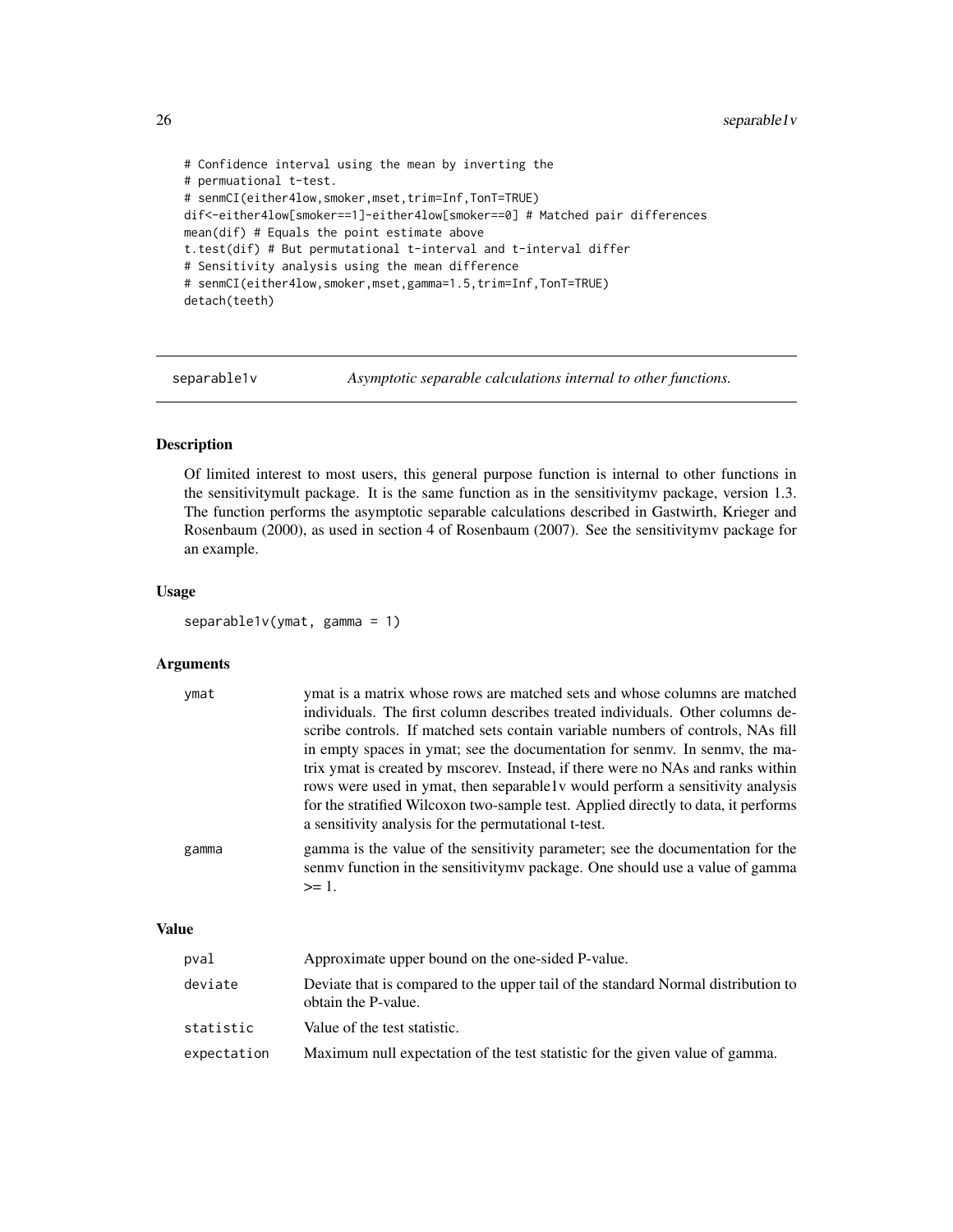# <span id="page-26-0"></span>tbmetaphase 27

variance Among null distributions that yield the maximum expectation, variance is the maximum possible variance for the given value of gamma. See Rosenbaum (2007, Section 4) and Gastwirth, Krieger and Rosenbaum (2000).

# Author(s)

Paul R. Rosenbaum

# References

Gastwirth, J. L., Krieger, A. M., and Rosenbaum, P. R. (2000) Asymptotic separability in sensitivity analysis. Journal of the Royal Statistical Society B 2000, 62, 545-556. <DOI:10.1111/1467- 9868.00249>

Rosenbaum, P. R. (2007) Sensitivity analysis for m-estimates, tests and confidence intervals in matched observational studies. Biometrics, 2007, 63, 456-464. <doi:10.1111/j.1541-0420.2006.00717.x>

tbmetaphase *Genetic damage from drugs used to treat TB*

## **Description**

This is a matched comparison of the effects of two drug sequences, namely HRZ and H2R2Z2, for the treatment of tuberculosis. HRZ is a higher dose sequence than H2R2Z2. The outcome is a measure of genetic damage, namely the frequency of aberrant metaphases two months after treatment. Individuals were matched for the frequency of aberrant metaphases before treatment. 15 individuals treated with HRZ are matched to 1 or 2 controls treated with H2R2Z2. Each row is one matched set. If a set is a pair, the third element in a row is NA. The data are originally from Rao, Gupta and Thomas (1991) and were used as an example in Rosenbaum (2007, Table 3). Data are used to illustrate the senmv function in the sensitivitymv package.

# Usage

data(tbmetaphase)

# Format

A data frame with 15 observations on the following 3 variables.

HRZ Aberrant metaphases for individual treated with HRZ.

H2R2Z2.1 Aberrant metaphases for first matched individual treated with H2R2Z2.

H2R2Z2.2 Aberrant metaphases for second matched individual treated with H2R2Z2. For matched pairs, this is NA.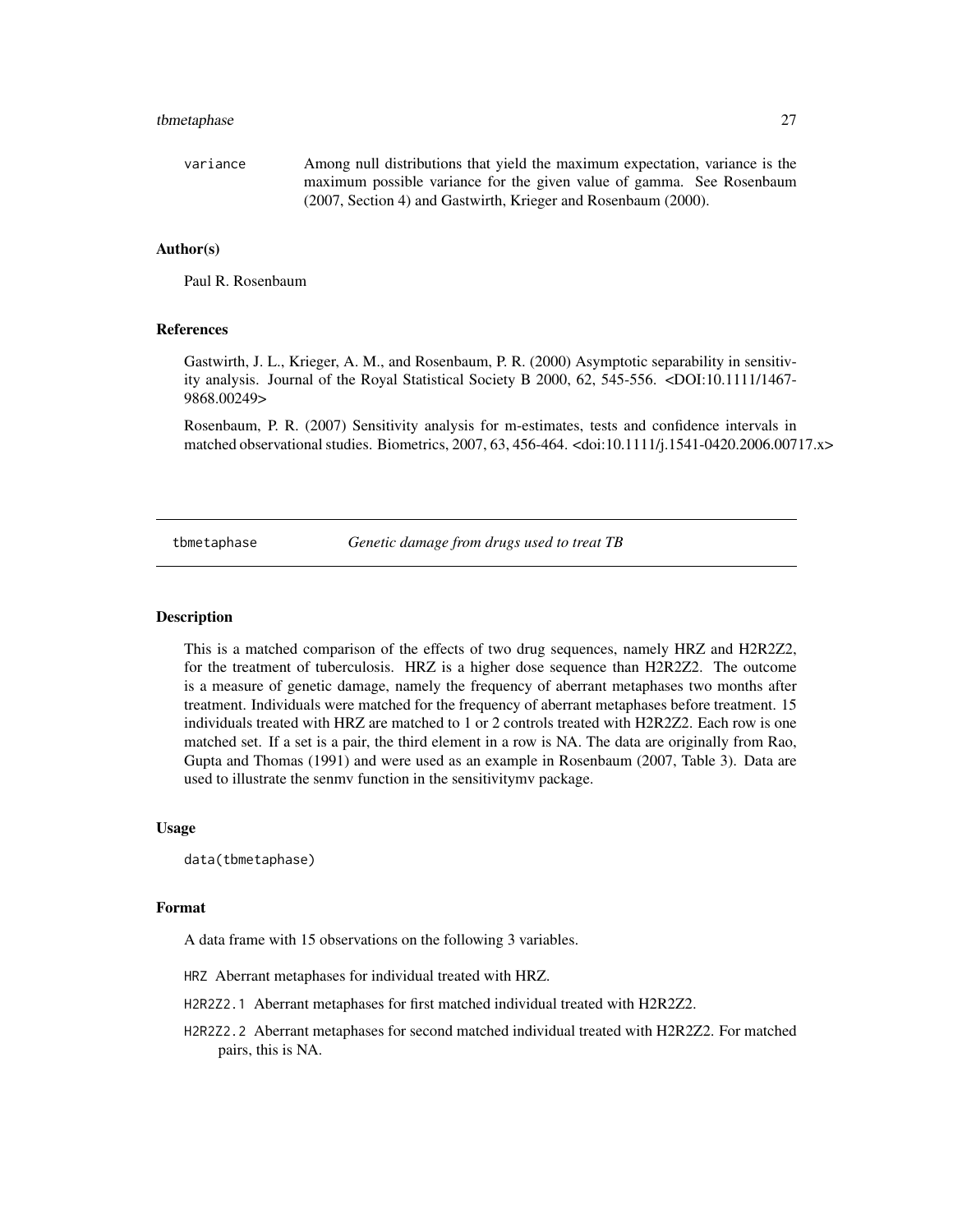# <span id="page-27-0"></span>References

Rao, V. V. N. G., Gupta, E. V. V and Thomas, I. M. Chromosomal aberrations in tuberculosis patients before and after treatment with short-term chemotherapy. Mutation Research 1991, 259, 13-19.

Rosenbaum, P. R. Sensitivity analysis for m-estimates, tests and confidence intervals in matched observational studies. Biometrics, 2007, 63, 456-464.

# Examples

data(tbmetaphase)

teeth *Smoking and Periodontal Disease.*

#### **Description**

Data from NHANES 2011-2012 concerning periodonal disease in 441 matched pairs of smokers and nonsmokers.

# Usage

data("teeth")

# Format

A data frame with 882 observations on the following 4 variables.

mset Matched pair indicator: 1, 2, ..., 441.

smoker Treatment indicator: 1 if current smoker, 0 if never smoker

either4up Measure of periodontal disease for upper teeth; see Details.

either4low Measure of periodontal disease for lower teeth; see Details.

cigsperday Cigarettes smoked per day. Zero for nonsmokers.

# Details

Smoking is believed to cause periodontal disease; see Tomar and Asma (2000). Using more recent data from NHANES 2011-2012, the data describe 441 matched pairs of a daily smoker and a never smoker. Daily smokers smoked every day of the last 30 days. Never smokers smoked fewer than 100 cigarettes in their lives, do not smoke now, and had no tobacco use in the previous five days.

Pairs are matched for education, income, age, gender and black race.

Measurements were made for up to 28 teeth, 14 upper, 14 lower, excluding 4 wisdom teeth. Pocket depth and loss of attachment are two complementary measures of the degree to which the gums have separated from the teeth; see Wei, Barker and Eke (2013). Pocket depth and loss of attachment are measured at six locations on each tooth, providing the tooth is present. A measurement at a location was taken to exhibit disease if it had either a loss of attachement  $>=$  4mm or a pocked depth  $>=$  4mm,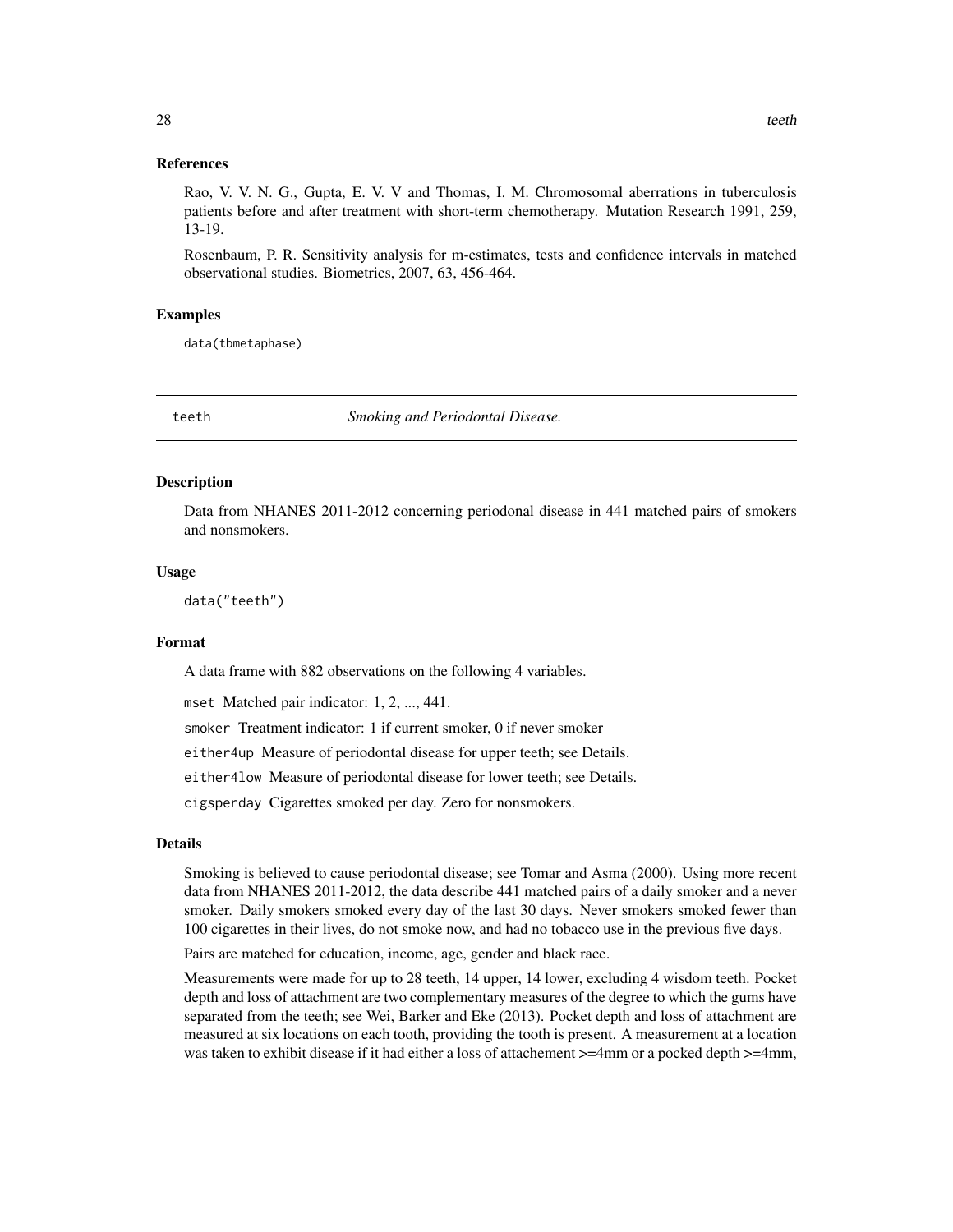so each tooth contributes a score from 0 to 6. Upper and lower are the number of measurements exhibiting disease for upper and lower teeth.

This example is from Rosenbaum (2016) where more information may be found.

# Source

National Health and Nutrition Examination Survey (NHANES), 2011-2012. https://www.cdc.gov/nchs/nhanes/

# References

Rosenbaum, P. R. (2016). Using Scheffe projections for multiple outcomes in an observational study of smoking and periondontal disease. Annals of Applied Statistics, 10, 1447-1471. <doi:10.1214/16- AOAS942>

Tomar, S. L. and Asma, S. (2000). Smoking attributable periodontitis in the United States: Findings from NHANES III. J. Periodont. 71, 743-751.

Wei, L., Barker, L. and Eke, P. (2013). Array applications in determining periodontal disease measurement. SouthEast SAS User's Group. (SESUG2013) Paper CC-15, analytics.ncsu.edu/ sesug/2013/CC-15.pdf.

# Examples

```
data(teeth)
attach(teeth)
# The following calculation reproduces the comparison
# in expression (5.1) of Rosenbaum (2016, p. 1464)
comparison(cbind(either4low,either4up),smoker,
  mset,c(.714,.286),gamma=2.2,trim=2.5,Scheffe=TRUE)
# Note that Rosenbaum (2016) used trim=2.5, but comparison()
# has a default of trim=3.
# The parameter gamma=2.2 is given alternative interpretations
# in Rosenbaum (2016, p. 1465) as follows:
amplify(2.2,c(3,4,5,6,7))
# The calculation (Rosenbaum 2016, p. 1465) for lower teeth alone is:
comparison(cbind(either4low,either4up),
  smoker,mset,c(1,0),gamma=2.2,trim=2.5,apriori=TRUE)
# Because w = c(1,0) ignores upper teeth, it may also be done as follows.
# Remove the comment sign to execute senmCI which is a little slow.
# senm(either4low,smoker,mset,gamma=2.2,trim=2.5)
# The calculations that follow reproduce the intervals from
# section 5.1 of Rosenbaum (2016, p. 1466)
# Remove the comment sign to execute senmCI which is a little slow.
# senmCI(teeth$either4low,teeth$smoker,teeth$mset,trim=2.5,gamma=1.5)
# The example that follows uses inner=0.5 as in Rosenbaum (2016,
# p. 1466, section 5.2):
comparison(cbind(either4low,either4up),smoker,
 mset,c(.714,.286),gamma=2.2,inner=.5,trim=2.5,Scheffe=TRUE)
comparison(cbind(either4low,either4up),smoker,
 mset,c(.714,.286),gamma=2.37,inner=.5,trim=2.5,Scheffe=TRUE)
detach(teeth)
```